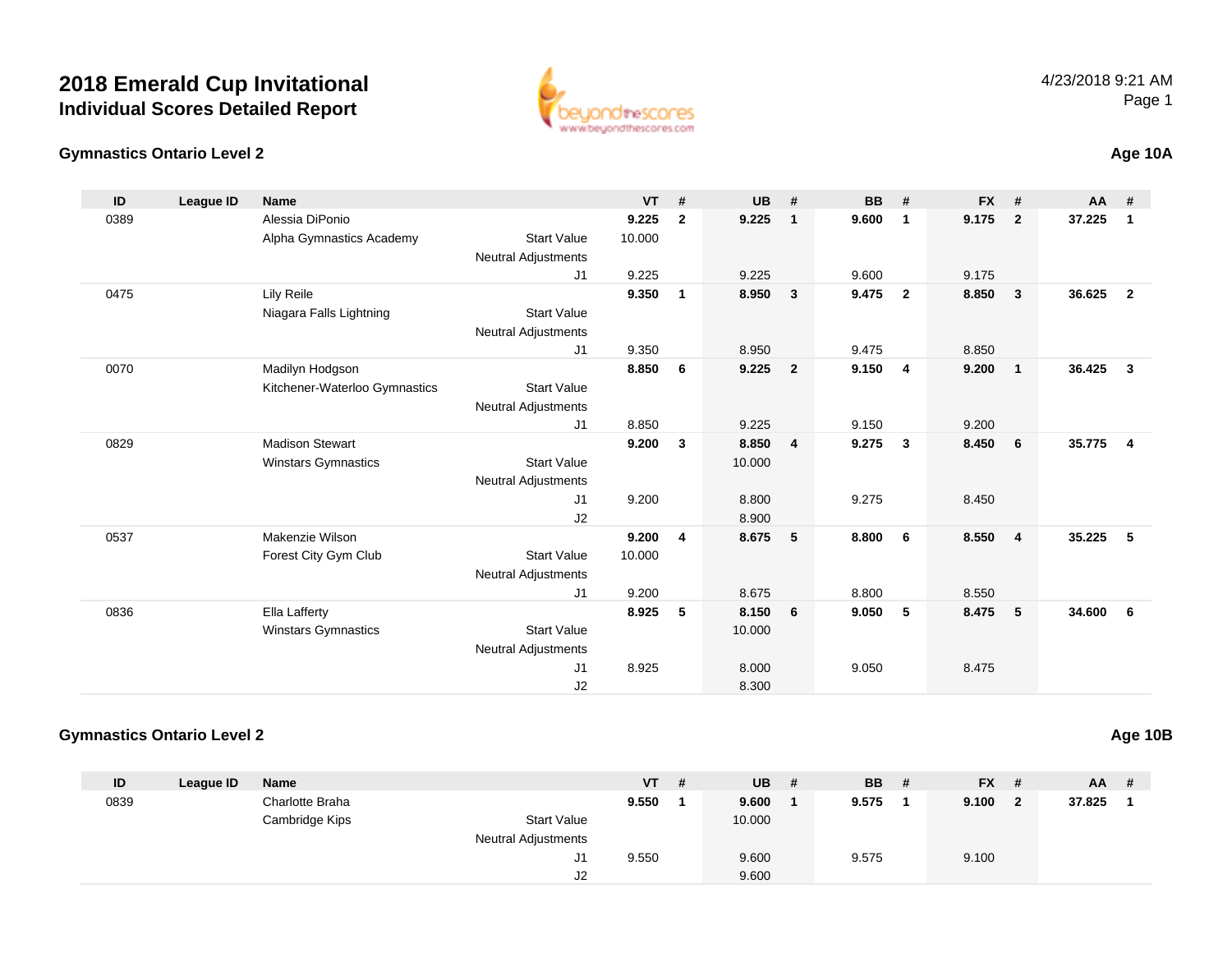

| 0474 | Evelyn Whetung               |                            | 9.350  | 4              | 9.200  | $\overline{2}$ | 8.850 | $\overline{\mathbf{3}}$ | 9.125 | $\overline{\mathbf{1}}$ | 36.525 | -2                      |
|------|------------------------------|----------------------------|--------|----------------|--------|----------------|-------|-------------------------|-------|-------------------------|--------|-------------------------|
|      | Niagara Falls Lightning      | <b>Start Value</b>         |        |                |        |                |       |                         |       |                         |        |                         |
|      |                              | Neutral Adjustments        |        |                |        |                |       |                         |       |                         |        |                         |
|      |                              | J1                         | 9.350  |                | 9.200  |                | 8.850 |                         | 9.125 |                         |        |                         |
| 0849 | Hailey Jansen                |                            | 9.300  | 5              | 8.675  | $\overline{4}$ | 9.375 | $\overline{\mathbf{2}}$ | 8.750 | $\overline{\mathbf{3}}$ | 36.100 | $\mathbf{3}$            |
|      | <b>Gold Medal Gymnastics</b> | <b>Start Value</b>         | 10.000 |                |        |                |       |                         |       |                         |        |                         |
|      |                              | <b>Neutral Adjustments</b> |        |                |        |                |       |                         |       |                         |        |                         |
|      |                              | J1                         | 9.300  |                | 8.675  |                | 9.375 |                         | 8.750 |                         |        |                         |
| 0164 | Katelynn Firman              |                            | 8.950  | 6              | 8.850  | 3              | 8.675 | 5                       | 8.500 | $-5$                    | 34.975 | $\overline{\mathbf{4}}$ |
|      | <b>GW Elites</b>             | <b>Start Value</b>         | 10.000 |                | 10.000 |                |       |                         |       |                         |        |                         |
|      |                              | Neutral Adjustments        |        |                |        |                |       |                         |       |                         |        |                         |
|      |                              | J1                         | 8.950  |                | 8.800  |                | 8.675 |                         | 8.500 |                         |        |                         |
|      |                              | J2                         |        |                | 8.900  |                |       |                         |       |                         |        |                         |
| 0165 | Maddie Gough                 |                            | 9.375  | $\mathbf{3}$   | 8.325  | 5              | 8.800 | $\overline{\mathbf{4}}$ | 8.300 | $6\overline{6}$         | 34.800 | - 5                     |
|      | <b>GW Elites</b>             | <b>Start Value</b>         | 10.000 |                | 10.000 |                |       |                         |       |                         |        |                         |
|      |                              | Neutral Adjustments        |        |                |        |                |       |                         |       |                         |        |                         |
|      |                              | J1                         | 9.375  |                | 8.450  |                | 8.800 |                         | 8.300 |                         |        |                         |
|      |                              | J2                         |        |                | 8.200  |                |       |                         |       |                         |        |                         |
| 0362 | Alexis Goertzen              |                            | 9.525  | $\overline{2}$ | 7.800  | 6              | 7.900 | 6                       | 8.725 | $\overline{4}$          | 33.950 | - 6                     |
|      | <b>Grand River Gymmies</b>   | <b>Start Value</b>         | 10.000 |                |        |                |       |                         |       |                         |        |                         |
|      |                              | <b>Neutral Adjustments</b> |        |                |        |                |       |                         |       |                         |        |                         |
|      |                              | J <sub>1</sub>             | 9.525  |                | 7.800  |                | 7.900 |                         | 8.725 |                         |        |                         |

## **Gymnastics Ontario Level 2**

## **Age 10C**

| ID   | League ID | <b>Name</b>                |                            | $VT$ #    |   | $UB$ #       | <b>BB</b>    | #   | $FX$ #      |                         | $AA$ # |                         |
|------|-----------|----------------------------|----------------------------|-----------|---|--------------|--------------|-----|-------------|-------------------------|--------|-------------------------|
| 0268 |           | Meko Brown                 |                            | $9.525$ 2 |   | $9.575$ 1    | 9.750        | - 1 | 9.400       | $\blacksquare$          | 38.250 | - 1                     |
|      |           | <b>Winstars Gymnastics</b> | <b>Start Value</b>         |           |   | 10.000       |              |     |             |                         |        |                         |
|      |           |                            | <b>Neutral Adjustments</b> |           |   |              |              |     |             |                         |        |                         |
|      |           |                            | J1                         | 9.525     |   | 9.550        | 9.750        |     | 9.400       |                         |        |                         |
|      |           |                            | J2                         |           |   | 9.600        |              |     |             |                         |        |                         |
| 0651 |           | <b>VALENTINA DaCOSTA</b>   |                            | 9.600     |   | $9.325$ 2    | $9.150 \t 4$ |     | $9.150 \t3$ |                         | 37.225 | $\overline{\mathbf{2}}$ |
|      |           | London Beje Gymnastics     | <b>Start Value</b>         | 10.000    |   | 10.000       |              |     |             |                         |        |                         |
|      |           |                            | <b>Neutral Adjustments</b> |           |   |              |              |     |             |                         |        |                         |
|      |           |                            | J <sub>1</sub>             | 9.600     |   | 9.200        | 9.150        |     | 9.150       |                         |        |                         |
|      |           |                            | J <sub>2</sub>             |           |   | 9.450        |              |     |             |                         |        |                         |
| 0547 |           | Megan Box                  |                            | 9.275     | 4 | $9.200 \t 3$ | 9.150        | 5   | 9.225       | $\overline{\mathbf{2}}$ | 36.850 | $\overline{\mathbf{3}}$ |
|      |           | Cambridge Kips             | <b>Start Value</b>         |           |   | 10.000       |              |     |             |                         |        |                         |
|      |           |                            | <b>Neutral Adjustments</b> |           |   |              |              |     |             |                         |        |                         |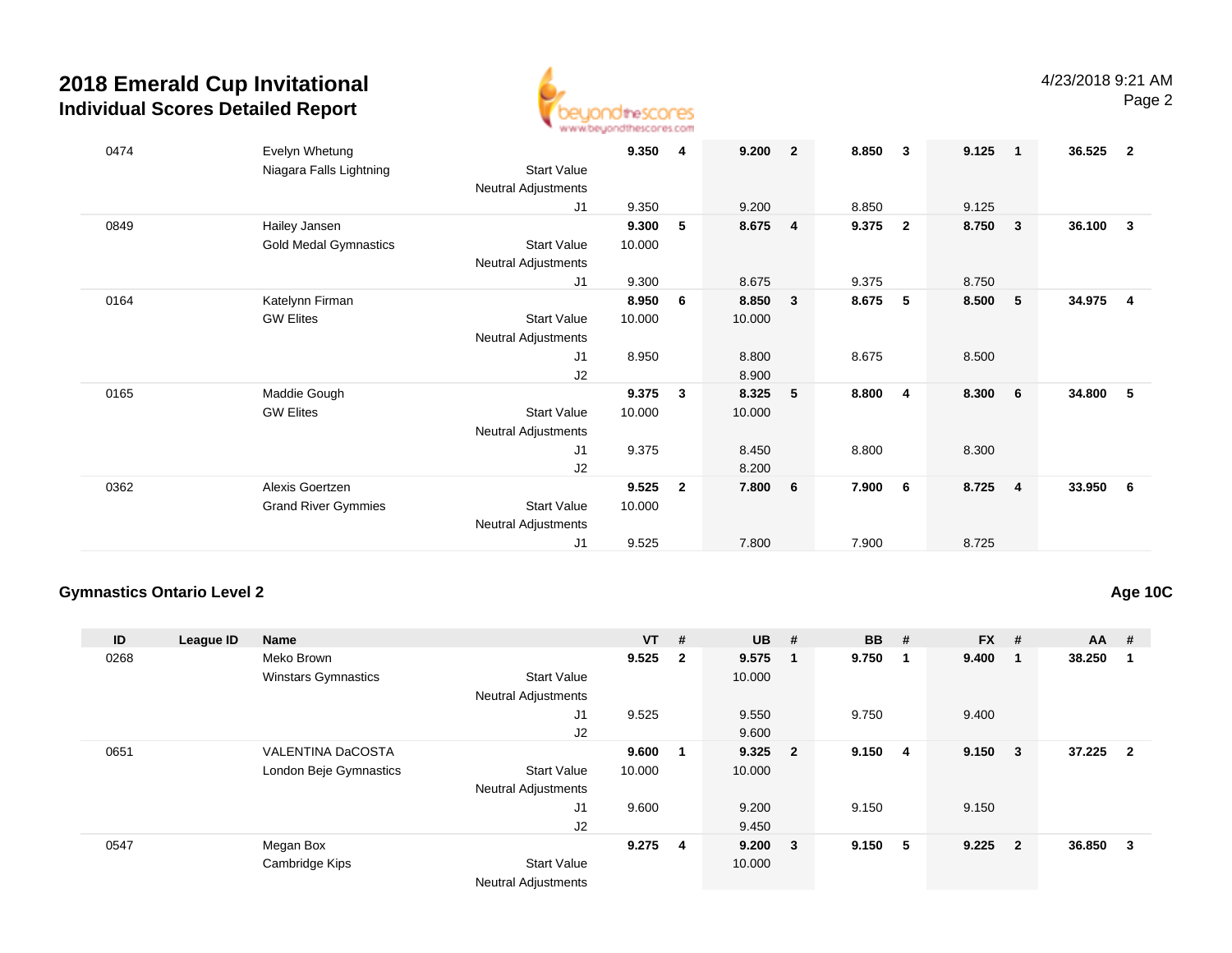

|      |                                      | J1                         | 9.275  |                | 9.100  |                | 9.150 |                | 9.225                    |        |                |
|------|--------------------------------------|----------------------------|--------|----------------|--------|----------------|-------|----------------|--------------------------|--------|----------------|
|      |                                      | J2                         |        |                | 9.300  |                |       |                |                          |        |                |
| 0163 | Berina Bradaric                      |                            | 9.475  | $\mathbf{3}$   | 9.125  | $\overline{4}$ | 9.150 | 6              | 9.025<br>$\overline{4}$  | 36.775 | $\overline{4}$ |
|      | <b>GW Elites</b>                     | <b>Start Value</b>         | 10.000 |                | 10.000 |                |       |                |                          |        |                |
|      |                                      | Neutral Adjustments        |        |                |        |                |       |                |                          |        |                |
|      |                                      | J <sub>1</sub>             | 9.475  |                | 9.250  |                | 9.150 |                | 9.025                    |        |                |
|      |                                      | J2                         |        |                | 9.000  |                |       |                |                          |        |                |
| 0845 | Kinsley Jones                        |                            | 9.050  | -6             | 8.900  | 5              | 9.275 | 3              | 9.000<br>$-5$            | 36.225 | - 5            |
|      | Gold Medal Gymnastics                | <b>Start Value</b>         | 10.000 |                |        |                |       |                |                          |        |                |
|      |                                      | Neutral Adjustments        |        |                |        |                |       |                |                          |        |                |
|      |                                      | J1                         | 9.050  |                | 8.900  |                | 9.275 |                | 9.000                    |        |                |
| 0698 | Éllie Renaud                         |                            | 9.225  | 5              | 8.700  | 6              | 8.900 | $\overline{7}$ | 8.450<br>$6\overline{6}$ | 35.275 | 6              |
|      | <b>Sudbury Salto Gymnastics Club</b> | <b>Start Value</b>         |        |                | 10.000 |                |       |                |                          |        |                |
|      |                                      | <b>Neutral Adjustments</b> |        |                |        |                |       |                |                          |        |                |
|      |                                      | J1                         | 9.225  |                | 8.600  |                | 8.900 |                | 8.450                    |        |                |
|      |                                      | J2                         |        |                | 8.800  |                |       |                |                          |        |                |
| 0346 | Sadie Cassidy                        |                            | 9.050  | $\overline{7}$ | 7.600  | $\overline{7}$ | 9.325 | $\overline{2}$ | 8.375<br>$\overline{7}$  | 34.350 | $\overline{7}$ |
|      | <b>Grand River Gymmies</b>           | <b>Start Value</b>         |        |                |        |                |       |                |                          |        |                |
|      |                                      | <b>Neutral Adjustments</b> |        |                |        |                |       |                |                          |        |                |
|      |                                      | J1                         | 9.050  |                | 7.600  |                | 9.325 |                | 8.375                    |        |                |
|      |                                      |                            |        |                |        |                |       |                |                          |        |                |

#### **Gymnastics Ontario Level 2**

**ID League ID Name VT # UB # BB # FX # AA #** 0656NICOLE NAGIU<br>Charlotte Herring **X.XXX -- X.XXX -- X.XXX -- X.XXX -- 0.000 --** 0548 Charlotte Herring **9.350 <sup>2</sup> 9.575 <sup>1</sup> 9.325 <sup>2</sup> 9.350 <sup>4</sup> 37.600 <sup>1</sup>** Cambridge Kips Start Valuee 10.000 10.000 10.000 10.000 Neutral Adjustments J1 0.700 0.350 0.550 0.750 J2 0.600 0.500 0.800 0.550 0657 JANICE CHENG **9.400 <sup>1</sup> 8.675 <sup>6</sup> 9.525 <sup>1</sup> 9.100 <sup>5</sup> 36.700 <sup>2</sup>** London Beje Gymnastics Start Valuee 10.000 10.000 10.000 10.000 Neutral Adjustments J1 0.600 1.200 0.300 1.050 J2 0.600 1.450 0.650 0.750 0369 Molly Philpott **8.650 <sup>6</sup> 9.000 <sup>4</sup> 9.275 <sup>3</sup> 9.450 <sup>2</sup> 36.375 <sup>3</sup>** Grand River Gymmies Start Valuee 10.000 10.000 10.000 10.000 Neutral Adjustments J11.400 0.900 0.700 0.600

**Age 13+**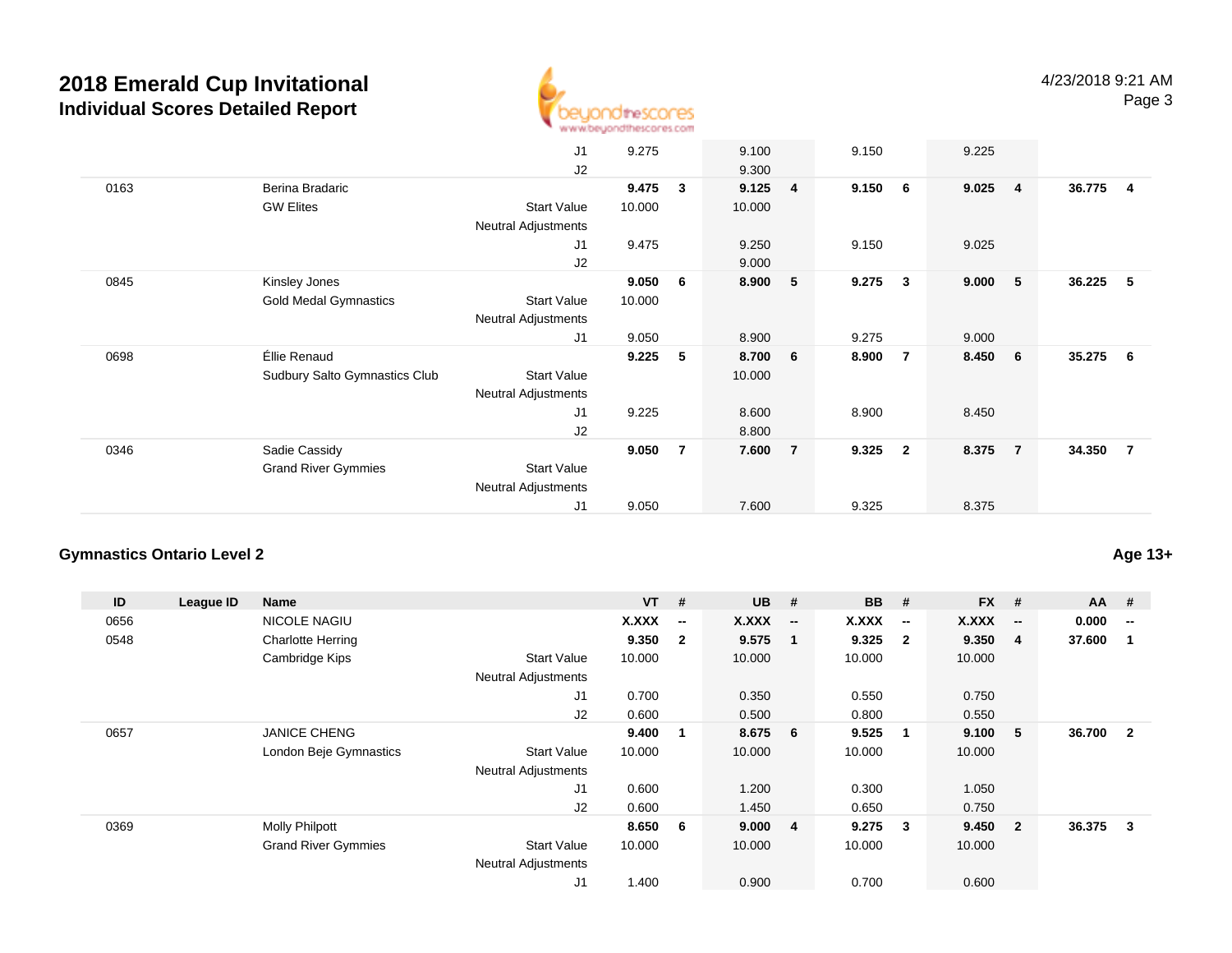

|      |                            | J2                         | 1.300  |                | 1.100  |                | 0.750    |                | 0.500  |                         |        |     |
|------|----------------------------|----------------------------|--------|----------------|--------|----------------|----------|----------------|--------|-------------------------|--------|-----|
| 0307 | Mercedes McBride           |                            | 9.100  | 3              | 8.850  | 5              | 8.925    | 5              | 9.375  | $\overline{\mathbf{3}}$ | 36.250 | -4  |
|      | Kincardine Klassics        | <b>Start Value</b>         | 10.000 |                | 10.000 |                | 10.000   |                | 10.000 |                         |        |     |
|      |                            | <b>Neutral Adjustments</b> |        |                |        |                | $-0.100$ |                |        |                         |        |     |
|      |                            | J1                         | 1.000  |                | 1.200  |                | 0.850    |                | 0.650  |                         |        |     |
|      |                            | J2                         | 0.800  |                | 1.100  |                | 1.100    |                | 0.600  |                         |        |     |
| 0827 | Raina Brown                |                            | 8.800  | 5              | 9.050  | 3              | 9.225    | $\overline{4}$ | 8.750  | $\overline{7}$          | 35.825 | -5  |
|      | <b>Winstars Gymnastics</b> | <b>Start Value</b>         | 10.000 |                | 10.000 |                | 10.000   |                | 10.000 |                         |        |     |
|      |                            | Neutral Adjustments        |        |                |        |                |          |                |        |                         |        |     |
|      |                            | J1                         | 1.300  |                | 0.800  |                | 0.700    |                | 1.300  |                         |        |     |
|      |                            | J2                         | 1.100  |                | 1.100  |                | 0.850    |                | 1.200  |                         |        |     |
| 0830 | Alyssa Strasler            |                            | 8.950  | 4              | 8.650  | $\overline{7}$ | 8.575    | - 6            | 9.600  | - 1                     | 35.775 | - 6 |
|      | <b>Winstars Gymnastics</b> | <b>Start Value</b>         | 10.000 |                | 10.000 |                | 10.000   |                | 10.000 |                         |        |     |
|      |                            | Neutral Adjustments        |        |                |        |                | $-0.100$ |                |        |                         |        |     |
|      |                            | J1                         | 1.100  |                | 1.500  |                | 1.350    |                | 0.400  |                         |        |     |
|      |                            | J2                         | 1.000  |                | 1.200  |                | 1.300    |                | 0.400  |                         |        |     |
| 0655 | APHRODITE PADONIS          |                            | 8.600  | $\overline{7}$ | 9.100  | $\overline{2}$ | 8.325    | $\overline{7}$ | 8.950  | - 6                     | 34.975 | -7  |
|      | London Beje Gymnastics     | <b>Start Value</b>         | 10.000 |                | 10.000 |                | 10.000   |                | 10.000 |                         |        |     |
|      |                            | Neutral Adjustments        |        |                |        |                | $-0.100$ |                |        |                         |        |     |
|      |                            | J1                         | 1.600  |                | 0.800  |                | 1.550    |                | 1.050  |                         |        |     |
|      |                            | J2                         | 1.200  |                | 1.000  |                | 1.600    |                | 1.050  |                         |        |     |
|      |                            |                            |        |                |        |                |          |                |        |                         |        |     |

## **Gymnastics Ontario Level 2**

**Age 10D**

| ID   | League ID | <b>Name</b>                     |                            | <b>VT</b> | #              | <b>UB</b> | #                       | <b>BB</b> | #                       | <b>FX</b> | #                       | <b>AA</b> | #                       |
|------|-----------|---------------------------------|----------------------------|-----------|----------------|-----------|-------------------------|-----------|-------------------------|-----------|-------------------------|-----------|-------------------------|
| 0397 |           | Samatha Maclellan               |                            | 9.400     |                | 8.750     | -4                      | 9.425     | $\overline{\mathbf{2}}$ | 9.225     | - 1                     | 36.800    | -1                      |
|      |           | Alpha Gymnastics Academy        | <b>Start Value</b>         | 10.000    |                |           |                         |           |                         |           |                         |           |                         |
|      |           |                                 | <b>Neutral Adjustments</b> |           |                |           |                         |           |                         |           |                         |           |                         |
|      |           |                                 | J1                         | 9.400     |                | 8.750     |                         | 9.425     |                         | 9.225     |                         |           |                         |
| 0392 |           | <b>Alexis Tofflemire</b>        |                            | 8.850     | 5              | 9.350     | -1                      | 9.525     |                         | 9.000     | $\overline{\mathbf{3}}$ | 36.725    | $\overline{\mathbf{2}}$ |
|      |           | Alpha Gymnastics Academy        | <b>Start Value</b>         | 10.000    |                |           |                         |           |                         |           |                         |           |                         |
|      |           |                                 | <b>Neutral Adjustments</b> |           |                |           |                         |           |                         |           |                         |           |                         |
|      |           |                                 | J1                         | 8.850     |                | 9.350     |                         | 9.525     |                         | 9.000     |                         |           |                         |
| 0199 |           | Sophie Carrick                  |                            | 9.250     | $\overline{2}$ | 9.275     | $\overline{\mathbf{2}}$ | 9.100     | $\overline{\mathbf{4}}$ | 9.050     | $\overline{\mathbf{2}}$ | 36.675    | -3                      |
|      |           | Georgian Bay Phoenix Gymnastics | <b>Start Value</b>         | 10.000    |                | 10.000    |                         |           |                         | 10.000    |                         |           |                         |
|      |           |                                 | <b>Neutral Adjustments</b> |           |                |           |                         |           |                         |           |                         |           |                         |
|      |           |                                 | J <sub>1</sub>             | 9.250     |                | 9.250     |                         | 9.100     |                         | 9.050     |                         |           |                         |
|      |           |                                 | J <sub>2</sub>             |           |                | 9.300     |                         |           |                         |           |                         |           |                         |
| 0864 |           | Jordyn Laundry                  |                            | 9.075     | 4              | 9.200     | 3                       | 9.250     | 3                       | 8.900     | 4                       | 36.425    | 4                       |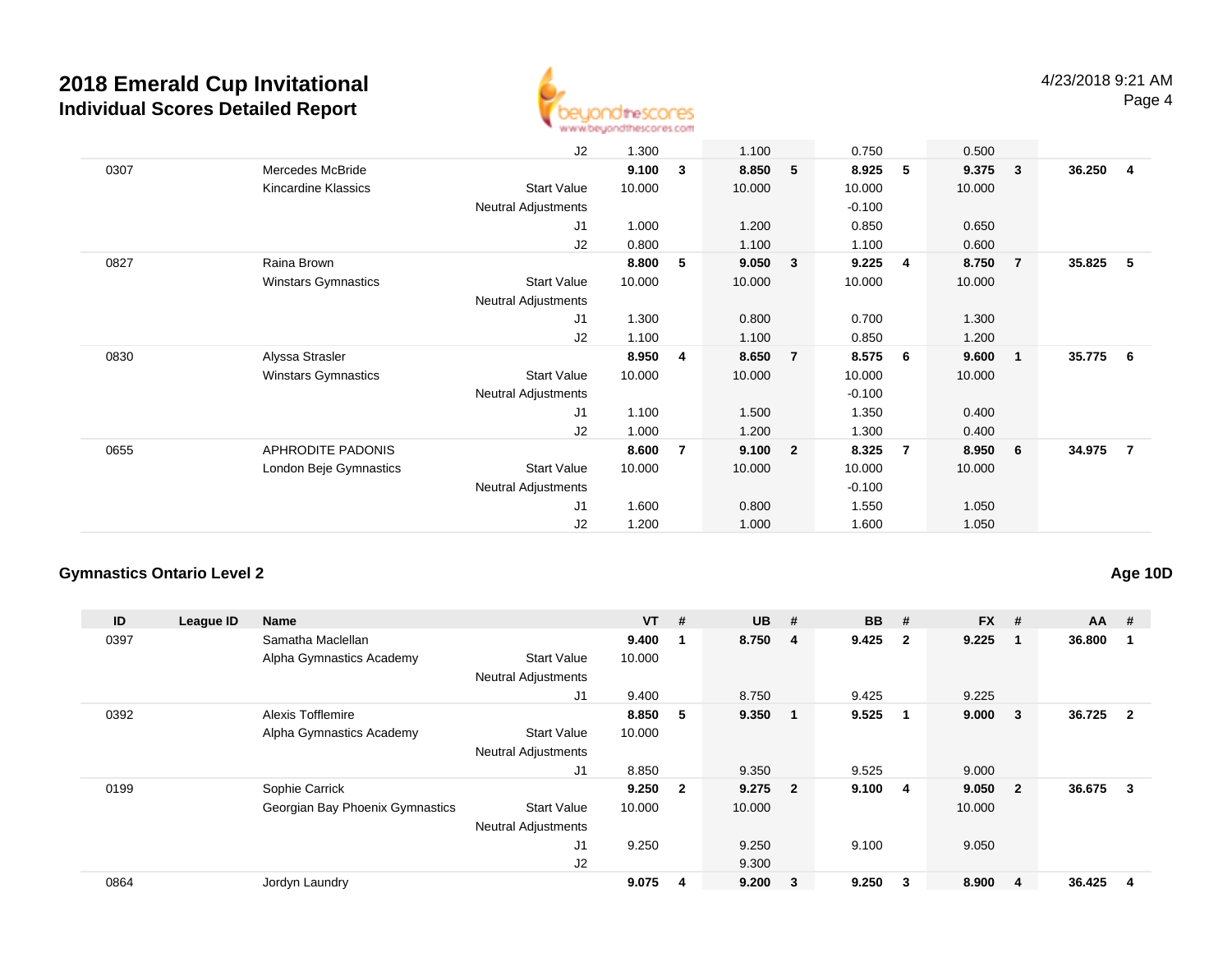

|      | <b>Burlington Gymnastics Club</b> | <b>Start Value</b><br><b>Neutral Adjustments</b> | 10.000 |    |         |         |         |               |
|------|-----------------------------------|--------------------------------------------------|--------|----|---------|---------|---------|---------------|
|      |                                   | J1                                               | 9.075  |    | 9.200   | 9.250   | 8.900   |               |
| 0198 | Samantha Brough                   |                                                  | 9.250  | -3 | 7.575 5 | 8.950 5 | 8.650 5 | 34.425<br>- 5 |
|      | Georgian Bay Phoenix Gymnastics   | <b>Start Value</b>                               | 10.000 |    | 10.000  |         |         |               |
|      |                                   | <b>Neutral Adjustments</b>                       |        |    |         |         |         |               |
|      |                                   | J1                                               | 9.250  |    | 7.450   | 8.950   | 8.650   |               |
|      |                                   | J2                                               |        |    | 7.700   |         |         |               |

## **Gymnastics Ontario Level 2**

| ID   | <b>League ID</b> | <b>Name</b>                          |                            | <b>VT</b> | #              | <b>UB</b> | #                       | <b>BB</b> | #              | <b>FX</b> | #              | <b>AA</b> | #                       |
|------|------------------|--------------------------------------|----------------------------|-----------|----------------|-----------|-------------------------|-----------|----------------|-----------|----------------|-----------|-------------------------|
| 0008 |                  | Emaleigh Bender                      |                            | 8.600     | 6              | 9.350     | $\overline{1}$          | 9.350     | $\mathbf{1}$   | 9.400     | $\mathbf{1}$   | 36.700    | $\mathbf{1}$            |
|      |                  | <b>Woolwich Cardinals Gymnastics</b> | <b>Start Value</b>         | 10.000    |                | 10.000    |                         | 10.000    |                | 10.000    |                |           |                         |
|      |                  |                                      | <b>Neutral Adjustments</b> |           |                |           |                         |           |                |           |                |           |                         |
|      |                  |                                      | J1                         | 1.500     |                | 0.700     |                         | 0.500     |                | 0.500     |                |           |                         |
|      |                  |                                      | J2                         | 1.300     |                | 0.600     |                         | 0.800     |                | 0.700     |                |           |                         |
| 0716 |                  | Olivia Adams                         |                            | 8.750     | $\mathbf{3}$   | 9.000     | $\overline{\mathbf{2}}$ | 9.100     | $\overline{2}$ | 9.075     | 3              | 35.925    | $\overline{2}$          |
|      |                  | Forest City Gym Club                 | <b>Start Value</b>         | 10.000    |                | 10.000    |                         | 10.000    |                |           |                |           |                         |
|      |                  |                                      | <b>Neutral Adjustments</b> |           |                |           |                         | $-0.100$  |                | 10.000    |                |           |                         |
|      |                  |                                      | J1                         | 1.300     |                | 1.000     |                         | 0.800     |                | 0.950     |                |           |                         |
|      |                  |                                      | J2                         | 1.200     |                | 1.000     |                         | 0.800     |                | 0.900     |                |           |                         |
| 0304 |                  | <b>Isabel Van Geest</b>              |                            | 8.750     | $\mathbf{3}$   | 8.825     | $\overline{\mathbf{3}}$ | 9.100     | $\overline{2}$ | 9.075     | $\overline{2}$ | 35.750    | $\mathbf{3}$            |
|      |                  | Kincardine Klassics                  | <b>Start Value</b>         | 10.000    |                | 10.000    |                         | 10.000    |                | 10.000    |                |           |                         |
|      |                  |                                      | <b>Neutral Adjustments</b> |           |                |           |                         | $-0.100$  |                |           |                |           |                         |
|      |                  |                                      | J1                         | 1.300     |                | 1.050     |                         | 0.700     |                | 0.850     |                |           |                         |
|      |                  |                                      | J2                         | 1.200     |                | 1.300     |                         | 0.900     |                | 1.000     |                |           |                         |
| 0370 |                  | Carly Robitaille                     |                            | 9.200     | 1              | 8.550     | - 5                     | 9.000     | $\overline{4}$ | 8.925     | 5              | 35.675    | $\overline{\mathbf{4}}$ |
|      |                  | <b>Grand River Gymmies</b>           | <b>Start Value</b>         | 10.000    |                | 10.000    |                         | 10.000    |                | 10.000    |                |           |                         |
|      |                  |                                      | <b>Neutral Adjustments</b> |           |                |           |                         |           |                |           |                |           |                         |
|      |                  |                                      | J <sub>1</sub>             | 0.800     |                | 1.550     |                         | 0.800     |                | 1.150     |                |           |                         |
|      |                  |                                      | J2                         | 0.800     |                | 1.350     |                         | 1.200     |                | 1.000     |                |           |                         |
| 0196 |                  | Eira Hutchinson                      |                            | 8.800     | $\mathbf{2}$   | 8.825     | $\overline{\mathbf{3}}$ | 8.800     | 6              | 8.700     | 6              | 35.125    | 5                       |
|      |                  | Georgian Bay Phoenix Gymnastics      | <b>Start Value</b>         | 10.000    |                | 10.000    |                         | 10.000    |                | 10.000    |                |           |                         |
|      |                  |                                      | <b>Neutral Adjustments</b> |           |                |           |                         | $-0.100$  |                |           |                |           |                         |
|      |                  |                                      | J <sub>1</sub>             | 1.300     |                | 1.050     |                         | 1.100     |                | 1.400     |                |           |                         |
|      |                  |                                      | J2                         | 1.100     |                | 1.300     |                         | 1.100     |                | 1.200     |                |           |                         |
| 0161 |                  | Leena Qamar                          |                            | 8.500     | $\overline{7}$ | 8.475     | 6                       | 8.600     | $\overline{7}$ | 9.050     | $\overline{4}$ | 34.625    | 6                       |
|      |                  | <b>GW Elites</b>                     | <b>Start Value</b>         | 10.000    |                | 10.000    |                         | 10.000    |                | 10.000    |                |           |                         |

**Age 11A**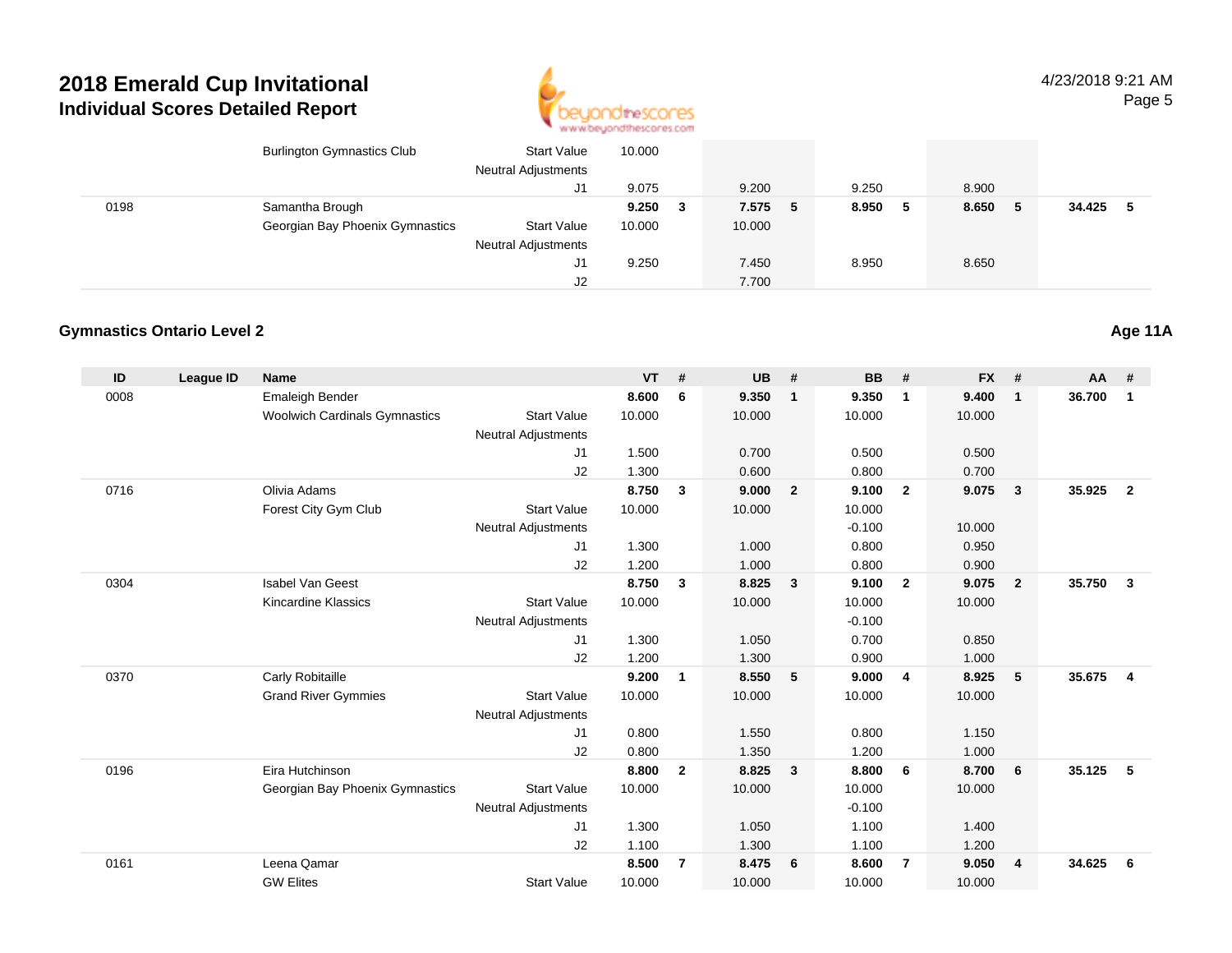

|      |                       | <b>Neutral Adjustments</b> |        |   |        | $-0.100$ |                |        |        |  |
|------|-----------------------|----------------------------|--------|---|--------|----------|----------------|--------|--------|--|
|      |                       | J1                         | 1.400  |   | 1.450  | 1.200    |                | 0.900  |        |  |
|      |                       | J2                         | 1.600  |   | 1.600  | 1.400    |                | 1.000  |        |  |
| 0162 | Kathleen Gliszczynski |                            | 8.750  | 3 | 7.975  | 9.000    | $\overline{4}$ | 8.650  | 34.375 |  |
|      | <b>GW Elites</b>      | <b>Start Value</b>         | 10.000 |   | 10.000 | 10.000   |                | 10.000 |        |  |
|      |                       | <b>Neutral Adjustments</b> |        |   |        |          |                |        |        |  |
|      |                       | J1                         | 1.400  |   | 1.850  | 1.000    |                | 1.350  |        |  |
|      |                       | J2                         | 1.100  |   | 2.200  | 1.000    |                | 1.350  |        |  |

## **Gymnastics Ontario Level 2**

| ID   | <b>League ID</b> | <b>Name</b>                |                            | <b>VT</b>    | #                        | <b>UB</b> | #                        | <b>BB</b> | #                        | <b>FX</b> | #                        | AA     | #                        |
|------|------------------|----------------------------|----------------------------|--------------|--------------------------|-----------|--------------------------|-----------|--------------------------|-----------|--------------------------|--------|--------------------------|
| 0826 |                  | <b>Avery Boutette</b>      |                            | <b>X.XXX</b> | $\overline{\phantom{a}}$ | X.XXX     | $\overline{\phantom{a}}$ | X.XXX     | $\overline{\phantom{a}}$ | X.XXX     | $\overline{\phantom{a}}$ | 0.000  | $\overline{\phantom{a}}$ |
| 0271 |                  | Bethany Lar-Saw            |                            | 9.450        | $\mathbf{1}$             | 9.575     | $\overline{1}$           | 9.700     | $\overline{1}$           | 9.775     | $\mathbf{1}$             | 38.500 | 1                        |
|      |                  | <b>Winstars Gymnastics</b> | <b>Start Value</b>         | 10.000       |                          | 10.000    |                          | 10.000    |                          | 10.000    |                          |        |                          |
|      |                  |                            | <b>Neutral Adjustments</b> |              |                          |           |                          |           |                          |           |                          |        |                          |
|      |                  |                            | J1                         | 0.600        |                          | 0.350     |                          | 0.300     |                          | 0.200     |                          |        |                          |
|      |                  |                            | J2                         | 0.500        |                          | 0.500     |                          | 0.300     |                          | 0.250     |                          |        |                          |
| 0270 |                  | Ava Etzel                  |                            | 8.650        | 5                        | 9.450     | $\overline{2}$           | 9.125     | $\overline{4}$           | 9.725     | $\overline{2}$           | 36.950 | $\overline{2}$           |
|      |                  | <b>Winstars Gymnastics</b> | <b>Start Value</b>         | 10.000       |                          | 10.000    |                          | 10.000    |                          | 10.000    |                          |        |                          |
|      |                  |                            | Neutral Adjustments        |              |                          |           |                          |           |                          |           |                          |        |                          |
|      |                  |                            | J1                         | 1.500        |                          | 0.500     |                          | 0.750     |                          | 0.250     |                          |        |                          |
|      |                  |                            | J2                         | 1.200        |                          | 0.600     |                          | 1.000     |                          | 0.300     |                          |        |                          |
| 0367 |                  | Alyssa Rocha               |                            | 9.200        | $\overline{2}$           | 8.900     | $\overline{4}$           | 9.325     | $\overline{\mathbf{2}}$  | 9.500     | $\mathbf{3}$             | 36.925 | $\mathbf{3}$             |
|      |                  | <b>Grand River Gymmies</b> | <b>Start Value</b>         | 10.000       |                          | 10.000    |                          | 10.000    |                          | 10.000    |                          |        |                          |
|      |                  |                            | <b>Neutral Adjustments</b> |              |                          |           |                          |           |                          |           |                          |        |                          |
|      |                  |                            | J1                         | 0.700        |                          | 1.000     |                          | 0.600     |                          | 0.600     |                          |        |                          |
|      |                  |                            | J2                         | 0.900        |                          | 1.200     |                          | 0.750     |                          | 0.400     |                          |        |                          |
| 0159 |                  | Olivia Sherwood            |                            | 9.000        | $\overline{\mathbf{4}}$  | 9.050     | $\overline{\mathbf{3}}$  | 9.200     | $\overline{\mathbf{3}}$  | 9.125     | 5                        | 36.375 | $\overline{4}$           |
|      |                  | <b>GW Elites</b>           | <b>Start Value</b>         | 10.000       |                          | 10.000    |                          | 10.000    |                          | 10.000    |                          |        |                          |
|      |                  |                            | <b>Neutral Adjustments</b> |              |                          |           |                          |           |                          |           |                          |        |                          |
|      |                  |                            | J <sub>1</sub>             | 1.000        |                          | 0.800     |                          | 0.700     |                          | 0.850     |                          |        |                          |
|      |                  |                            | J2                         | 1.000        |                          | 1.100     |                          | 0.900     |                          | 0.900     |                          |        |                          |
| 0160 |                  | <b>Addison Ankers</b>      |                            | 9.050        | 3                        | 8.450     | 6                        | 8.725     | - 6                      | 9.225     | $\overline{4}$           | 35.450 | 5                        |
|      |                  | <b>GW Elites</b>           | <b>Start Value</b>         | 10.000       |                          | 10.000    |                          | 10.000    |                          | 10.000    |                          |        |                          |
|      |                  |                            | <b>Neutral Adjustments</b> |              |                          |           |                          |           |                          |           |                          |        |                          |
|      |                  |                            | J1                         | 1.000        |                          | 1.500     |                          | 1.150     |                          | 0.800     |                          |        |                          |
|      |                  |                            | J2                         | 0.900        |                          | 1.600     |                          | 1.400     |                          | 0.750     |                          |        |                          |
| 0712 |                  | Elona Bulos                |                            | 8.550        | 6                        | 8.775     | 5                        | 9.100     | 5                        | 9.000     | 6                        | 35.425 | 6                        |
|      |                  |                            |                            |              |                          |           |                          |           |                          |           |                          |        |                          |

## **Age 11B**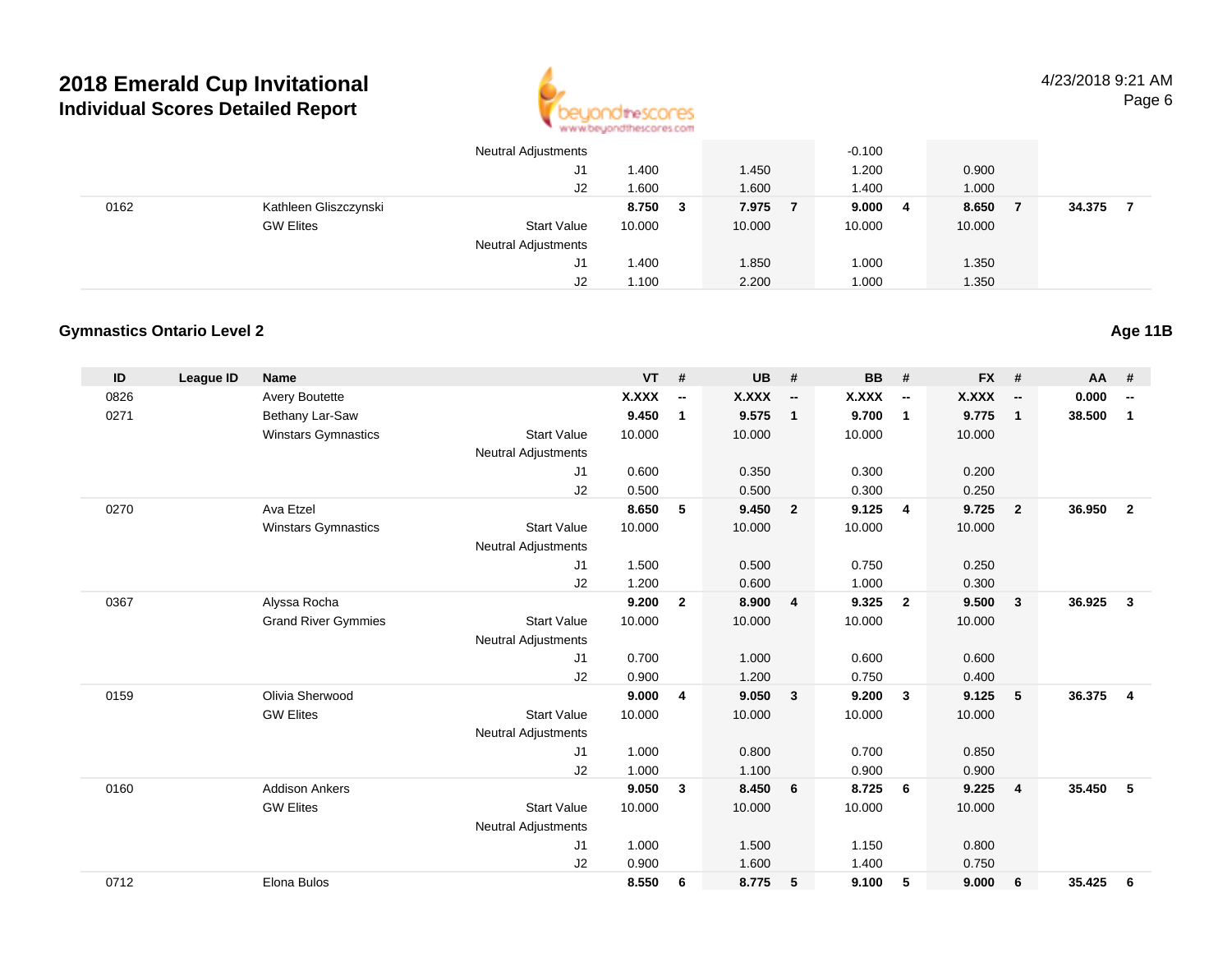

#### 4/23/2018 9:21 AMPage 7

| Forest City Gym Club | <b>Start Value</b>  | 10.000 | 10.000 | 10.000 | 10.000 |
|----------------------|---------------------|--------|--------|--------|--------|
|                      | Neutral Adjustments |        |        |        |        |
|                      | J1                  | .600   | 1.050  | 0.800  | 0.900  |
|                      | J2                  | .300   | 1.400  | 000، ا | 1.100  |

## **Gymnastics Ontario Level 2**

**Age 11C**

| ID   | <b>League ID</b> | <b>Name</b>                |                            | $VT$ # |                | <b>UB</b> | #              | <b>BB</b> | #              | <b>FX</b> | #                       | AA     | #              |
|------|------------------|----------------------------|----------------------------|--------|----------------|-----------|----------------|-----------|----------------|-----------|-------------------------|--------|----------------|
| 0472 |                  | Ryann Learn                |                            | 9.450  | $\mathbf{1}$   | 8.950     | $\mathbf{3}$   | 9.500     | $\mathbf{1}$   | 9.400     | $\overline{2}$          | 37.300 | $\mathbf{1}$   |
|      |                  | Niagara Falls Lightning    | <b>Start Value</b>         | 10.000 |                | 10.000    |                | 10.000    |                | 10.000    |                         |        |                |
|      |                  |                            | <b>Neutral Adjustments</b> |        |                |           |                | $-0.100$  |                |           |                         |        |                |
|      |                  |                            | J1                         | 0.500  |                | 1.100     |                | 0.400     |                | 0.600     |                         |        |                |
|      |                  |                            | J2                         | 0.600  |                | 1.000     |                | 0.400     |                | 0.600     |                         |        |                |
| 0699 |                  | <b>River Learn</b>         |                            | 9.250  | $\overline{2}$ | 9.350     | $\overline{2}$ | 9.425     | $\overline{2}$ | 9.250     | $\overline{\mathbf{3}}$ | 37.275 | $\overline{2}$ |
|      |                  | Niagara Falls Lightning    | <b>Start Value</b>         | 10.000 |                | 10.000    |                | 10.000    |                | 10.000    |                         |        |                |
|      |                  |                            | <b>Neutral Adjustments</b> |        |                |           |                |           |                |           |                         |        |                |
|      |                  |                            | J1                         | 0.700  |                | 0.550     |                | 0.550     |                | 0.800     |                         |        |                |
|      |                  |                            | J2                         | 0.800  |                | 0.750     |                | 0.600     |                | 0.700     |                         |        |                |
| 0368 |                  | Sarah Tivendell            |                            | 9.050  | 4              | 9.400     | $\mathbf{1}$   | 9.100     | $\overline{4}$ | 9.450     | $\overline{1}$          | 37.000 | $\mathbf{3}$   |
|      |                  | <b>Grand River Gymmies</b> | <b>Start Value</b>         | 10.000 |                | 10.000    |                | 10.000    |                | 10.000    |                         |        |                |
|      |                  |                            | <b>Neutral Adjustments</b> |        |                |           |                |           |                |           |                         |        |                |
|      |                  |                            | J1                         | 1.000  |                | 0.600     |                | 0.750     |                | 0.650     |                         |        |                |
|      |                  |                            | J2                         | 0.900  |                | 0.600     |                | 1.050     |                | 0.450     |                         |        |                |
| 0158 |                  | Lily Koto                  |                            | 8.850  | 5              | 8.950     | $\mathbf{3}$   | 9.100     | $\mathbf{3}$   | 9.175     | $\overline{\mathbf{4}}$ | 36.075 | $\overline{4}$ |
|      |                  | <b>GW Elites</b>           | <b>Start Value</b>         | 10.000 |                | 10.000    |                | 10.000    |                | 10.000    |                         |        |                |
|      |                  |                            | <b>Neutral Adjustments</b> |        |                |           |                | $-0.100$  |                |           |                         |        |                |
|      |                  |                            | J1                         | 1.200  |                | 0.900     |                | 0.800     |                | 0.900     |                         |        |                |
|      |                  |                            | J2                         | 1.100  |                | 1.200     |                | 0.800     |                | 0.750     |                         |        |                |
| 0156 |                  | Kaitlyn Hyde               |                            | 9.250  | $\overline{2}$ | 8.800     | 5              | 8.500     | $\overline{7}$ | 9.000     | 6                       | 35.550 | 5              |
|      |                  | <b>GW Elites</b>           | <b>Start Value</b>         | 10.000 |                | 10.000    |                | 10.000    |                | 10.000    |                         |        |                |
|      |                  |                            | <b>Neutral Adjustments</b> |        |                |           |                | $-0.100$  |                |           |                         |        |                |
|      |                  |                            | J1                         | 0.700  |                | 1.300     |                | 1.300     |                | 1.000     |                         |        |                |
|      |                  |                            | J2                         | 0.800  |                | 1.100     |                | 1.500     |                | 1.000     |                         |        |                |
| 0157 |                  | Evelyn Betterley           |                            | 8.600  | 6              | 8.725     | 6              | 8.900     | 5              | 9.075     | 5                       | 35.300 | 6              |
|      |                  | <b>GW Elites</b>           | <b>Start Value</b>         | 10.000 |                | 10.000    |                | 10.000    |                | 10.000    |                         |        |                |
|      |                  |                            | <b>Neutral Adjustments</b> |        |                |           |                |           |                |           |                         |        |                |
|      |                  |                            | J1                         | 1.400  |                | 1.350     |                | 0.900     |                | 0.850     |                         |        |                |
|      |                  |                            | J2                         | 1.400  |                | 1.200     |                | 1.300     |                | 1.000     |                         |        |                |
| 0357 |                  | Ana Liviero                |                            | 8.450  | $\overline{7}$ | 8.300     | $\overline{7}$ | 8.575     | 6              | 8.375     | $\overline{7}$          | 33.700 | $\overline{7}$ |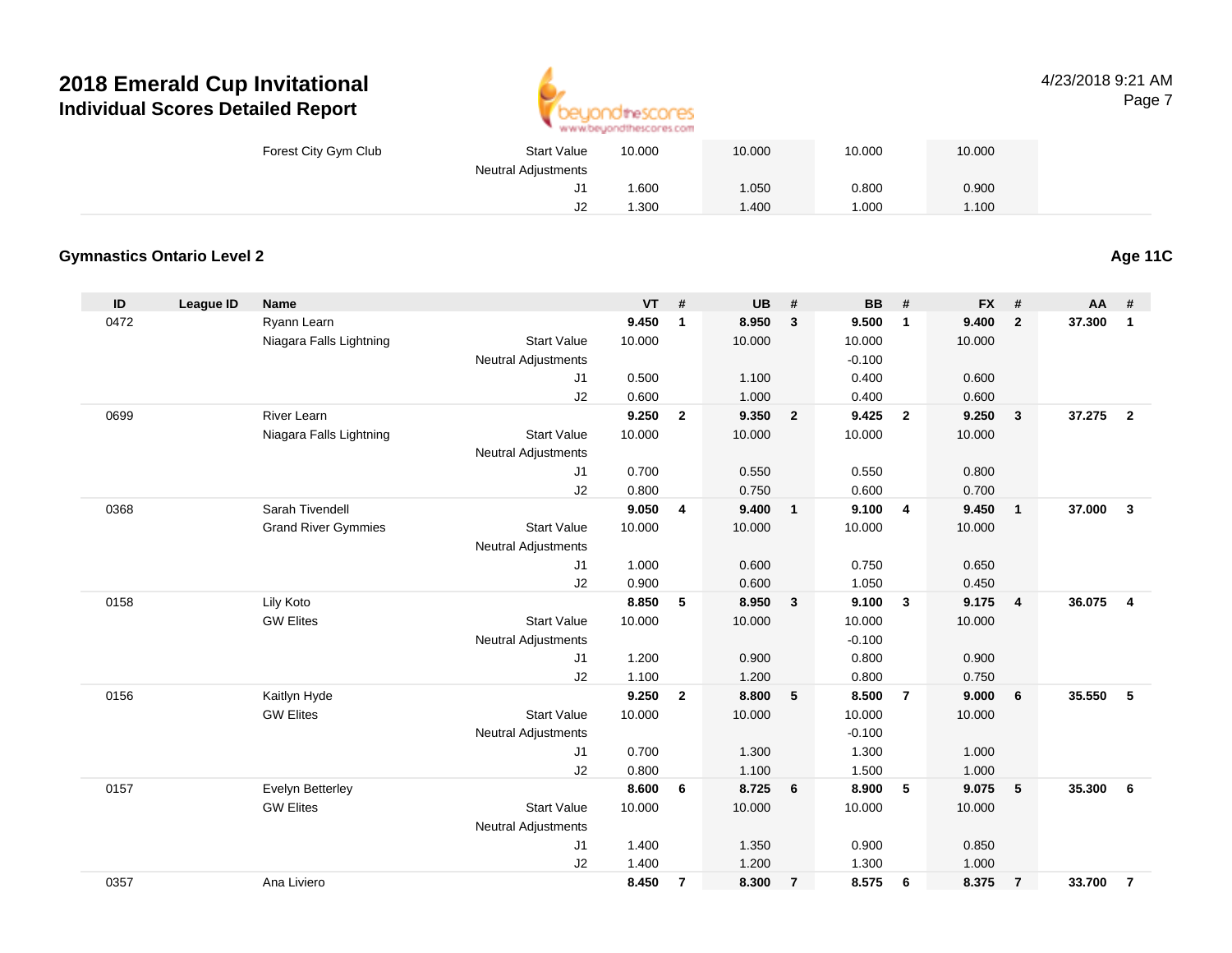

#### 4/23/2018 9:21 AMPage 8

| <b>Grand River Gymmies</b> | <b>Start Value</b>         | 10.000 | 10.000 | 10.000   | 10.000 |
|----------------------------|----------------------------|--------|--------|----------|--------|
|                            | <b>Neutral Adjustments</b> |        |        | $-0.100$ |        |
|                            | J1                         | .600   | .700   | 1.300    | .700   |
|                            | J <sub>2</sub>             | .500   | .700   | 1.350    | .550   |

#### **Gymnastics Ontario Level 2**

**ID League ID Name VT # UB # BB # FX # AA #** 0230 Abby Dorr **9.350 <sup>1</sup> 9.350 <sup>2</sup> 9.375 <sup>1</sup> 9.450 <sup>2</sup> 37.525 <sup>1</sup>** Simcoe Gliders Gymnastics Start Valuee 10.000 10.000 10.000 10.000 Neutral Adjustments J1 0.600 0.700 0.550 0.600 J2 0.700 0.600 0.700 0.500 0741 Kaya Mason **9.250 <sup>2</sup> 9.250 <sup>3</sup> 9.200 <sup>2</sup> 9.375 <sup>3</sup> 37.075 <sup>2</sup>** Gemini Gymnastics Start Valuee 10.000 10.000 10.000 10.000 Neutral Adjustments $-0.100$ 0.650 J1 0.700 0.700 0.650 0.550 J2 0.800 0.800 0.750 0.700 0669 Danielle Lajeunesse **8.700 <sup>4</sup> 9.400 <sup>1</sup> 9.075 <sup>3</sup> 9.250 <sup>4</sup> 36.425 <sup>3</sup>** Kincardine Klassics Start Valuee 10.000 10.000 10.000 10.000 Neutral Adjustments $-0.100$ 0.900 J1 1.300 0.650 0.900 0.800 J2 1.300 0.550 0.750 0.700 0399 Kendall Kosluk **8.600 <sup>5</sup> 9.200 <sup>4</sup> 9.050 <sup>5</sup> 9.475 <sup>1</sup> 36.325 <sup>4</sup>** Alpha Gymnastics Academy Start Valuee 10.000 10.000 10.000 10.000 Neutral Adjustments $-0.100$ 0.700 J1 1.600 0.850 0.700 0.450 J2 1.200 0.750 1.000 0.600 0010 Lindsay Clemmer **8.750 <sup>3</sup> 9.075 <sup>5</sup> 9.075 <sup>4</sup> 9.075 <sup>5</sup> 35.975 <sup>5</sup>** Woolwich Cardinals Gymnastics Start Valuee 10.000 10.000 10.000 10.000 Neutral Adjustments J1 1.400 0.950 0.850 0.900 J21.100 0.900 1.000 0.950

**Age 11D**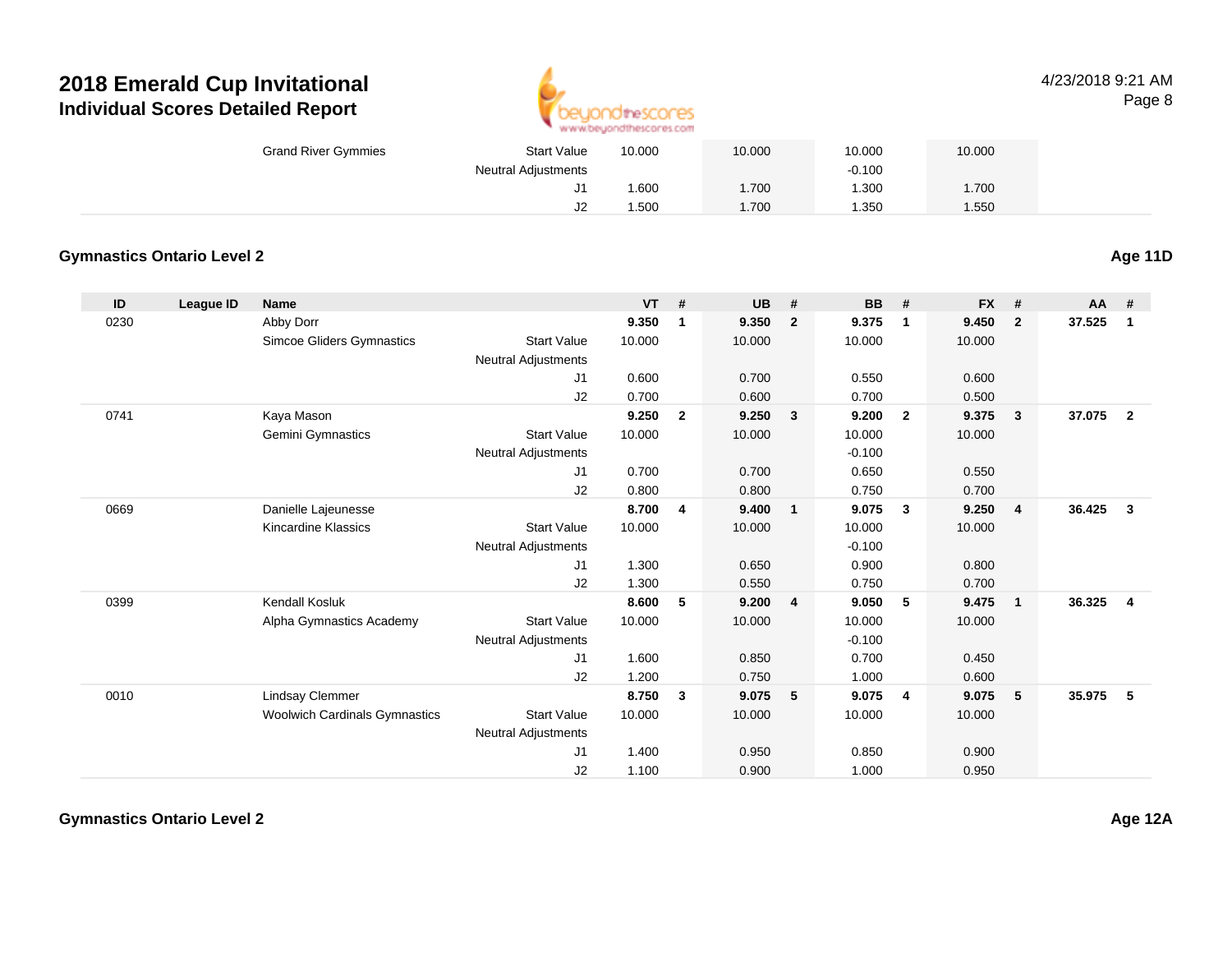

| ID   | League ID | <b>Name</b>                  |                            | <b>VT</b> | #            | <b>UB</b> | #              | <b>BB</b> | #            | $FX$ # |                         | AA     | #                       |
|------|-----------|------------------------------|----------------------------|-----------|--------------|-----------|----------------|-----------|--------------|--------|-------------------------|--------|-------------------------|
| 0825 |           | Savanna Acchione-Barr        |                            | 9.200     | $\mathbf{2}$ | 9.075     | $\overline{2}$ | 9.100     | $\mathbf{2}$ | 9.225  | $\mathbf 1$             | 36.600 | $\overline{1}$          |
|      |           | Winstars Gymnastics          | <b>Start Value</b>         | 10.000    |              | 10.000    |                | 10.000    |              | 10.000 |                         |        |                         |
|      |           |                              | Neutral Adjustments        |           |              |           |                | $-0.100$  |              |        |                         |        |                         |
|      |           |                              | J1                         | 0.900     |              | 0.900     |                | 0.700     |              | 0.650  |                         |        |                         |
|      |           |                              | J2                         | 0.700     |              | 0.950     |                | 0.900     |              | 0.900  |                         |        |                         |
| 0355 |           | Jayden Powless               |                            | 9.350     | $\mathbf{1}$ | 8.475     | 5              | 9.625     | 1            | 9.100  | $\overline{\mathbf{3}}$ | 36.550 | $\overline{\mathbf{2}}$ |
|      |           | <b>Grand River Gymmies</b>   | <b>Start Value</b>         | 10.000    |              | 10.000    |                | 10.000    |              | 10.000 |                         |        |                         |
|      |           |                              | <b>Neutral Adjustments</b> |           |              |           |                |           |              |        |                         |        |                         |
|      |           |                              | J1                         | 0.600     |              | 1.650     |                | 0.350     |              | 0.850  |                         |        |                         |
|      |           |                              | J2                         | 0.700     |              | 1.400     |                | 0.400     |              | 0.950  |                         |        |                         |
| 0396 |           | <b>Taryn Sinclair</b>        |                            | 8.950     | 4            | 9.125     | $\mathbf{1}$   | 9.050     | 3            | 9.125  | $\overline{\mathbf{2}}$ | 36.250 | $\overline{\mathbf{3}}$ |
|      |           | Alpha Gymnastics Academy     | <b>Start Value</b>         | 10.000    |              | 10.000    |                | 10.000    |              | 10.000 |                         |        |                         |
|      |           |                              | <b>Neutral Adjustments</b> |           |              |           |                | $-0.100$  |              |        |                         |        |                         |
|      |           |                              | J1                         | 1.100     |              | 0.950     |                | 0.800     |              | 0.750  |                         |        |                         |
|      |           |                              | J2                         | 1.000     |              | 0.800     |                | 0.900     |              | 1.000  |                         |        |                         |
| 0715 |           | Guiliana Teves               |                            | 9.050     | 3            | 9.000     | $\mathbf{3}$   | 8.900     | 4            | 8.750  | $-5$                    | 35.700 | $\overline{\mathbf{4}}$ |
|      |           | Forest City Gym Club         | <b>Start Value</b>         | 10.000    |              | 10.000    |                | 10.000    |              | 10.000 |                         |        |                         |
|      |           |                              | <b>Neutral Adjustments</b> |           |              |           |                | $-0.100$  |              |        |                         |        |                         |
|      |           |                              | J1                         | 1.000     |              | 1.000     |                | 0.900     |              | 1.300  |                         |        |                         |
|      |           |                              | J2                         | 0.900     |              | 1.000     |                | 1.100     |              | 1.200  |                         |        |                         |
| 0854 |           | Sara Eskandar                |                            | 8.800     | 5            | 8.700     | $\overline{4}$ | 8.875     | 5            | 8.800  | $\overline{4}$          | 35.175 | $-5$                    |
|      |           | <b>Gold Medal Gymnastics</b> | <b>Start Value</b>         | 10.000    |              | 10.000    |                | 10.000    |              | 10.000 |                         |        |                         |
|      |           |                              | <b>Neutral Adjustments</b> |           |              |           |                | $-0.100$  |              |        |                         |        |                         |
|      |           |                              | J1                         | 1.300     |              | 1.150     |                | 0.950     |              | 1.050  |                         |        |                         |
|      |           |                              | J2                         | 1.100     |              | 1.450     |                | 1.100     |              | 1.350  |                         |        |                         |

## **Gymnastics Ontario Level 2**

| ID   | League ID | <b>Name</b>              |                            | $VT$ # |    | $UB$ #  | <b>BB</b> | - #                     | <b>FX</b> | - #                     | <b>AA</b> | #            |
|------|-----------|--------------------------|----------------------------|--------|----|---------|-----------|-------------------------|-----------|-------------------------|-----------|--------------|
| 0378 |           | Anna Stoica              |                            | 9.200  |    | 9.650   | 9.325     | $\overline{\mathbf{2}}$ | 9.500     | $\overline{\mathbf{2}}$ | 37.675    |              |
|      |           | Alpha Gymnastics Academy | <b>Start Value</b>         | 10.000 |    | 10.000  | 10.000    |                         | 10.000    |                         |           |              |
|      |           |                          | <b>Neutral Adjustments</b> |        |    |         |           |                         |           |                         |           |              |
|      |           |                          | J1                         | 0.700  |    | 0.400   | 0.550     |                         | 0.400     |                         |           |              |
|      |           |                          | J2                         | 0.900  |    | 0.300   | 0.800     |                         | 0.600     |                         |           |              |
| 0376 |           | Sophia Bohn              |                            | 8.650  | -4 | 9.300 2 | 9.500     |                         | 9.525     |                         | 36.975    | $\mathbf{2}$ |
|      |           | Alpha Gymnastics Academy | <b>Start Value</b>         | 10.000 |    | 10.000  | 10.000    |                         | 10.000    |                         |           |              |
|      |           |                          | <b>Neutral Adjustments</b> |        |    |         | $-0.100$  |                         |           |                         |           |              |
|      |           |                          | J1                         | .500   |    | 0.700   | 0.400     |                         | 0.400     |                         |           |              |

**Age 12B**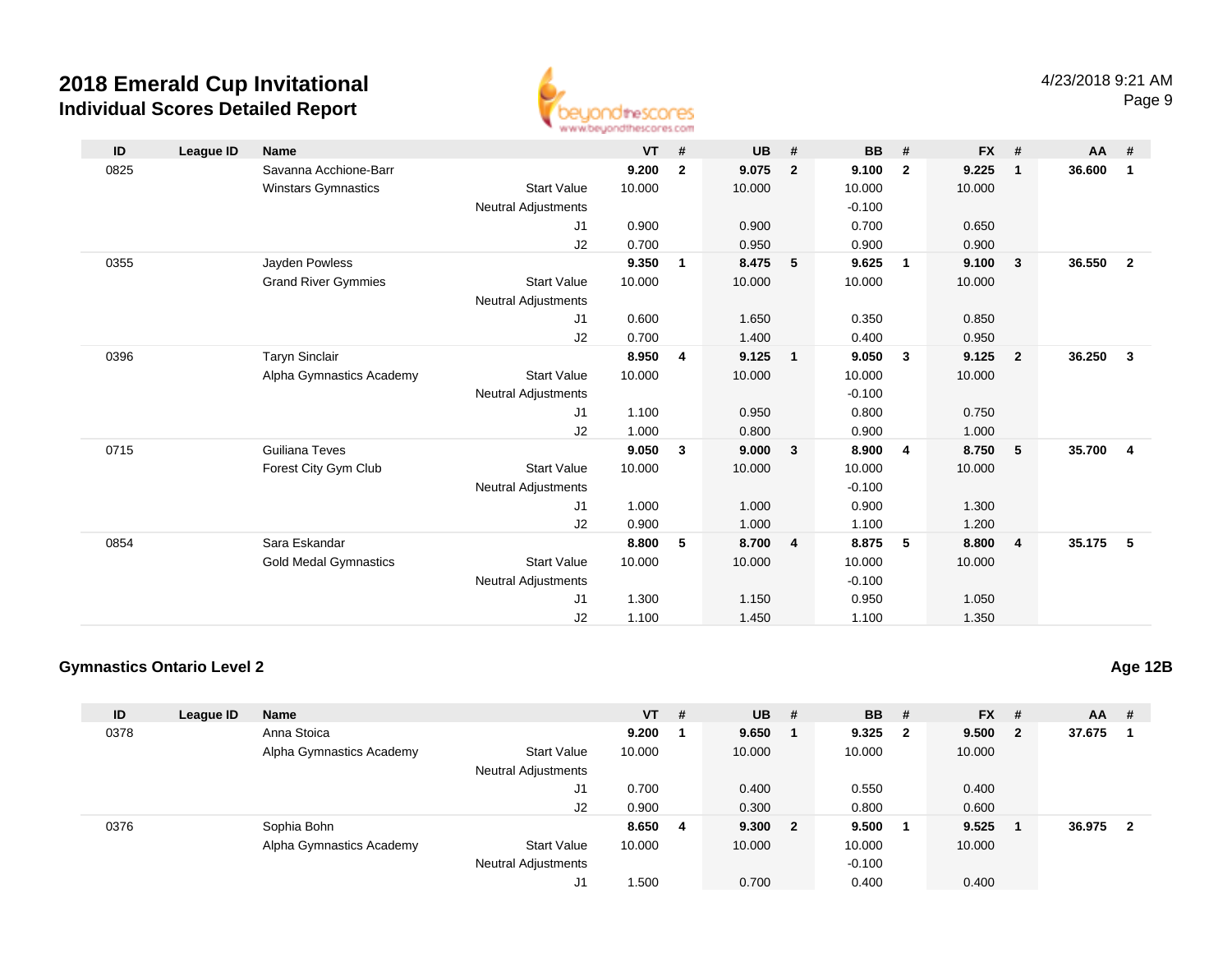

Page 10

|      |                          | J2                         | 1.200  |                | 0.700  |                | 0.400    |    | 0.550   |                         |          |  |
|------|--------------------------|----------------------------|--------|----------------|--------|----------------|----------|----|---------|-------------------------|----------|--|
| 0714 | Amelia LePage            |                            | 8.950  | $\overline{2}$ | 9.250  | $\mathbf{3}$   | 9.200    | 3  | 9.250 4 |                         | 36.650 3 |  |
|      | Forest City Gym Club     | <b>Start Value</b>         | 10.000 |                | 10.000 |                | 10.000   |    | 10.000  |                         |          |  |
|      |                          | <b>Neutral Adjustments</b> |        |                |        |                | $-0.100$ |    |         |                         |          |  |
|      |                          | J1                         | 1.100  |                | 0.750  |                | 0.600    |    | 0.700   |                         |          |  |
|      |                          | J2                         | 1.000  |                | 0.750  |                | 0.800    |    | 0.800   |                         |          |  |
| 0309 | Sinead Greenwood         |                            | 8.650  | 4              | 8.800  | -5             | 9.075    | 4  | 9.325   | $\overline{\mathbf{3}}$ | 35.850 4 |  |
|      | Kincardine Klassics      | <b>Start Value</b>         | 10.000 |                | 10.000 |                | 10.000   |    | 10.000  |                         |          |  |
|      |                          | <b>Neutral Adjustments</b> |        |                |        |                | $-0.100$ |    |         |                         |          |  |
|      |                          | J1                         | 1.400  |                | 1.100  |                | 0.750    |    | 0.650   |                         |          |  |
|      |                          | J2                         | 1.300  |                | 1.300  |                | 0.900    |    | 0.700   |                         |          |  |
| 0398 | <b>Madison Thomson</b>   |                            | 8.750  | 3              | 8.900  | $\overline{4}$ | 8.350    | -5 | 9.250 4 |                         | 35.250 5 |  |
|      | Alpha Gymnastics Academy | <b>Start Value</b>         | 10.000 |                | 10.000 |                | 10.000   |    | 10.000  |                         |          |  |
|      |                          | <b>Neutral Adjustments</b> |        |                |        |                | $-0.100$ |    |         |                         |          |  |
|      |                          | J1                         | 1.400  |                | 1.100  |                | 1.400    |    | 0.700   |                         |          |  |
|      |                          | J2                         | 1.100  |                | 1.100  |                | 1.700    |    | 0.800   |                         |          |  |

#### **Gymnastics Ontario Level 2**

**ID League ID Name VT # UB # BB # FX # AA #** 0832 Jadyn Paolucci **X.XXX -- X.XXX -- X.XXX -- X.XXX -- 0.000 --** 0545 Abby Simon **9.550 <sup>1</sup> 9.400 <sup>1</sup> 9.575 <sup>1</sup> 9.500 <sup>1</sup> 38.025 <sup>1</sup>** Cambridge Kips Start Value 10.000 Neutral Adjustments J1 9.550 9.400 9.575 9.500 J29.400<br>9.225 3 8.825 0401 Donavhen Buno **9.225 <sup>3</sup> 8.825 <sup>4</sup> 9.525 <sup>2</sup> 9.350 <sup>2</sup> 36.925 <sup>2</sup>** Alpha Gymnastics Academy Start Value 10.000 Neutral Adjustments J1 9.225 8.825 9.525 9.350 0200 Emma Pausner **9.200 <sup>5</sup> 9.250 <sup>2</sup> 9.050 <sup>5</sup> 8.900 <sup>4</sup> 36.400 <sup>3</sup>** Georgian Bay Phoenix Gymnastics Start Value 10.000 10.000 Neutral Adjustments J1 9.200 9.300 9.050 8.900 J2 9.200 0358 Alexandria White **9.400 <sup>2</sup> 8.550 <sup>5</sup> 9.125 <sup>4</sup> 9.000 <sup>3</sup> 36.075 <sup>4</sup>** Grand River Gymmies Start Value Neutral Adjustments J19.400 8.550 9.125 9.000

**Age 10E**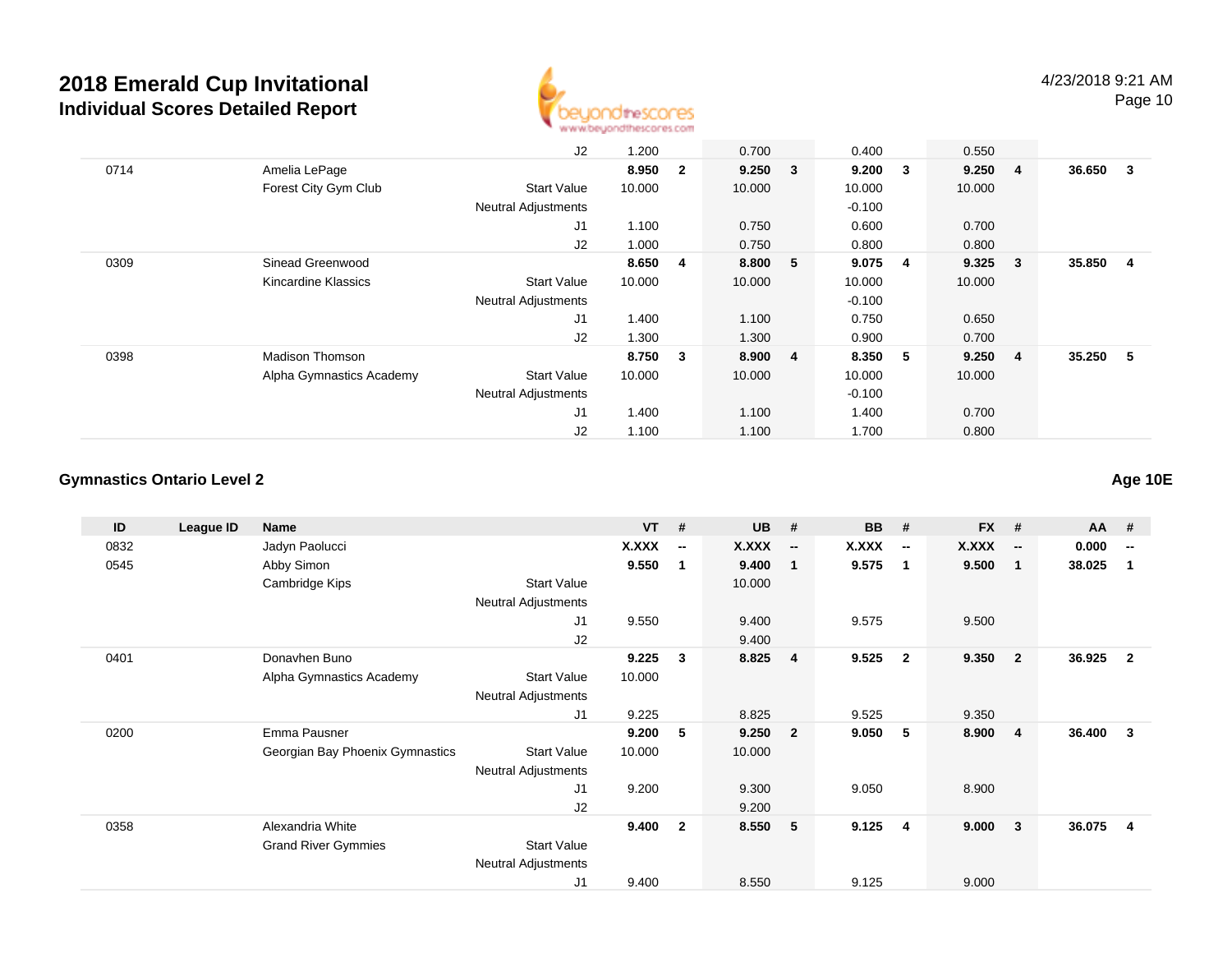

Page 11

| 0361 | Ava Maloy<br><b>Grand River Gymmies</b>         | <b>Start Value</b><br><b>Neutral Adjustments</b><br>J1 | 9.225<br>10.000<br>9.225 | 4 | 8.400<br>8.400    | - 6 | 9.400<br>9.400 | 3 | 8.875<br>8.875  | -5  | 35.900 | 5  |
|------|-------------------------------------------------|--------------------------------------------------------|--------------------------|---|-------------------|-----|----------------|---|-----------------|-----|--------|----|
| 0197 | Ryann Seaman<br>Georgian Bay Phoenix Gymnastics | <b>Start Value</b><br><b>Neutral Adjustments</b>       | $9.025$ 6<br>10.000      |   | 8.850 3<br>10.000 |     | 8.750 6        |   | 8.450<br>10.000 | - 6 | 35.075 | -6 |
|      |                                                 | J1<br>J2                                               | 9.025                    |   | 8.800<br>8.900    |     | 8.750          |   | 8.450           |     |        |    |

#### **Gymnastics Ontario Level 2**

| ID   | League ID | <b>Name</b>                       |                            | <b>VT</b> | #              | <b>UB</b> | #                       | <b>BB</b> | #              | <b>FX</b> | #              | <b>AA</b> | #              |
|------|-----------|-----------------------------------|----------------------------|-----------|----------------|-----------|-------------------------|-----------|----------------|-----------|----------------|-----------|----------------|
| 0168 |           | Isabella Delorme Halcovitch       |                            | 9.400     | $\mathbf{2}$   | 9.350     | 3                       | 9.425     | $\mathbf{1}$   | 9.725     | $\mathbf{1}$   | 37.900    | 1              |
|      |           | <b>Burlington Gymnastics Club</b> | <b>Start Value</b>         | 10.000    |                | 10.000    |                         | 10.000    |                | 10.000    |                |           |                |
|      |           |                                   | <b>Neutral Adjustments</b> |           |                |           |                         |           |                |           |                |           |                |
|      |           |                                   | J1                         | 0.600     |                | 0.700     |                         | 0.550     |                | 0.300     |                |           |                |
|      |           |                                   | J2                         | 0.600     |                | 0.600     |                         | 0.600     |                | 0.250     |                |           |                |
| 0388 |           | Norah Rebner                      |                            | 9.550     | $\overline{1}$ | 9.425     | $\overline{2}$          | 9.350     | $\overline{2}$ | 9.550     | $\mathbf{3}$   | 37.875    | $\overline{2}$ |
|      |           | Alpha Gymnastics Academy          | <b>Start Value</b>         | 10.000    |                | 10.000    |                         | 10.000    |                | 10.000    |                |           |                |
|      |           |                                   | <b>Neutral Adjustments</b> |           |                |           |                         | $-0.100$  |                |           |                |           |                |
|      |           |                                   | J1                         | 0.450     |                | 0.650     |                         | 0.550     |                | 0.400     |                |           |                |
|      |           |                                   | J <sub>2</sub>             | 0.450     |                | 0.500     |                         | 0.550     |                | 0.500     |                |           |                |
| 0878 |           | McKenna Laing                     |                            | 9.400     | $\mathbf{2}$   | 9.475     | $\overline{\mathbf{1}}$ | 9.000     | 6              | 9.525     | $\overline{4}$ | 37.400    | 3              |
|      |           | Forest City Gym Club              | <b>Start Value</b>         | 10.000    |                | 10.000    |                         | 10.000    |                | 10.000    |                |           |                |
|      |           |                                   | <b>Neutral Adjustments</b> |           |                |           |                         | $-0.100$  |                |           |                |           |                |
|      |           |                                   | J <sub>1</sub>             | 0.600     |                | 0.550     |                         | 0.900     |                | 0.450     |                |           |                |
|      |           |                                   | J <sub>2</sub>             | 0.600     |                | 0.500     |                         | 0.900     |                | 0.500     |                |           |                |
| 0201 |           | <b>Avery Lorentz</b>              |                            | 9.350     | 5              | 9.150     | $\overline{4}$          | 9.050     | 5              | 9.725     | $\mathbf{1}$   | 37.275    | $\overline{4}$ |
|      |           | Georgian Bay Phoenix Gymnastics   | <b>Start Value</b>         | 10.000    |                | 10.000    |                         | 10.000    |                | 10.000    |                |           |                |
|      |           |                                   | <b>Neutral Adjustments</b> |           |                |           |                         | $-0.100$  |                |           |                |           |                |
|      |           |                                   | J <sub>1</sub>             | 0.650     |                | 0.900     |                         | 0.950     |                | 0.200     |                |           |                |
|      |           |                                   | J2                         | 0.650     |                | 0.800     |                         | 0.750     |                | 0.350     |                |           |                |
| 0551 |           | <b>Keziah Trinh</b>               |                            | 9.150     | $\overline{7}$ | 9.150     | $\overline{4}$          | 9.150     | -4             | 9.525     | $\overline{4}$ | 36.975    | 5              |
|      |           | Cambridge Kips                    | <b>Start Value</b>         | 10.000    |                | 10.000    |                         | 10.000    |                | 10.000    |                |           |                |
|      |           |                                   | <b>Neutral Adjustments</b> |           |                |           |                         |           |                |           |                |           |                |
|      |           |                                   | J <sub>1</sub>             | 0.900     |                | 0.900     |                         | 0.800     |                | 0.400     |                |           |                |
|      |           |                                   | J <sub>2</sub>             | 0.800     |                | 0.800     |                         | 0.900     |                | 0.550     |                |           |                |
| 0231 |           | <b>Emily Wilkins</b>              |                            | 9.325     | 6              | 8.850     | $\overline{7}$          | 9.200     | 3              | 9.500     | $\overline{7}$ | 36.875    | 6              |
|      |           |                                   |                            |           |                |           |                         |           |                |           |                |           |                |

## **Gym A - Age 9 A**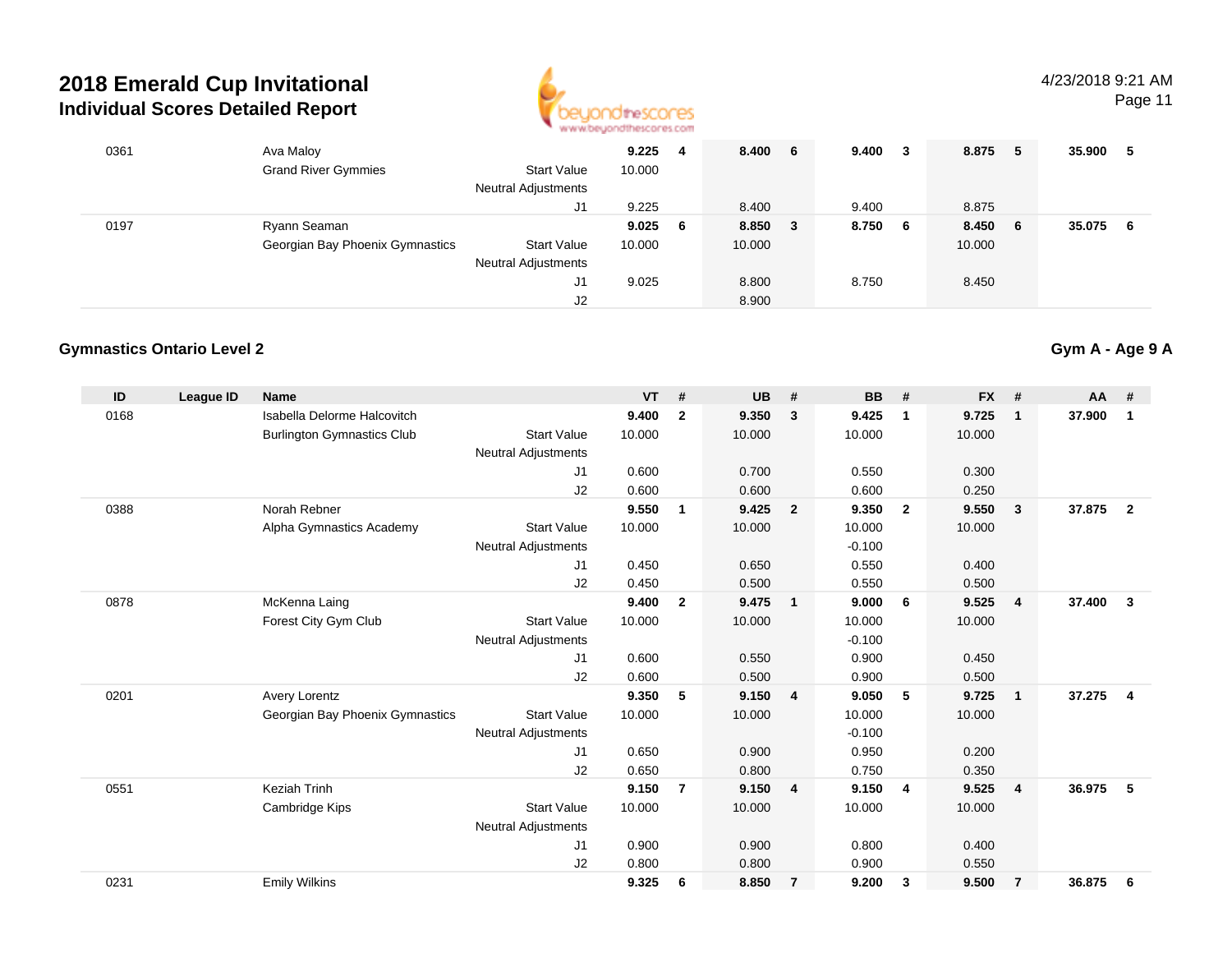

4/23/2018 9:21 AMPage 12

|      | St. Thomas Elgin                | <b>Start Value</b><br><b>Neutral Adjustments</b> | 10.000 |                         | 10.000  | 10.000   | 10.000 |    |        |  |
|------|---------------------------------|--------------------------------------------------|--------|-------------------------|---------|----------|--------|----|--------|--|
|      |                                 | J1                                               | 0.650  |                         | 1.200   | 0.850    | 0.500  |    |        |  |
|      |                                 | J2                                               | 0.700  |                         | 1.100   | 0.750    | 0.500  |    |        |  |
| 0194 | Claire Martin                   |                                                  | 9.400  | $\overline{\mathbf{2}}$ | 8.975 6 | 8.825    | 9.525  | -4 | 36.725 |  |
|      | Georgian Bay Phoenix Gymnastics | <b>Start Value</b>                               | 10.000 |                         | 10.000  | 10.000   | 10.000 |    |        |  |
|      |                                 | <b>Neutral Adjustments</b>                       |        |                         |         | $-0.100$ |        |    |        |  |
|      |                                 | J1                                               | 0.550  |                         | 1.050   | 1.000    | 0.450  |    |        |  |
|      |                                 | J2                                               | 0.650  |                         | 1.000   | 1.150    | 0.500  |    |        |  |

#### **Gymnastics Ontario Level 2**

| <b>X.XXX</b><br><b>X.XXX</b><br><b>X.XXX</b><br>Alexa Hughes<br>X.XXX<br>0.000<br>0295<br>$\overline{\phantom{a}}$<br>$\overline{\phantom{a}}$<br>$\overline{\phantom{a}}$<br>$\overline{\phantom{a}}$<br>$\overline{\phantom{a}}$<br>9.600<br>8.925<br>9.275<br>37.625<br>0390<br>Nadia Villella<br>$\overline{2}$<br>$\overline{\mathbf{3}}$<br>9.825<br>$\mathbf{1}$<br>1<br>$\mathbf{1}$<br>10.000<br>10.000<br>Alpha Gymnastics Academy<br><b>Start Value</b><br>10.000<br>10.000<br><b>Neutral Adjustments</b><br>0.400<br>1.050<br>0.700<br>0.150<br>J1<br>J2<br>0.400<br>1.100<br>0.750<br>0.200<br>9.275<br>8.550<br>9.325<br>9.775<br>36.925<br>0294<br>3<br>$\overline{\mathbf{3}}$<br>$\overline{2}$<br>Kylie Ducharme<br>$\overline{\mathbf{2}}$<br>$\overline{1}$<br>Winstars Gymnastics<br><b>Start Value</b><br>10.000<br>10.000<br>10.000<br>10.000<br><b>Neutral Adjustments</b><br>0.750<br>0.750<br>0.200<br>J <sub>1</sub><br>1.600<br>0.700<br>J2<br>1.300<br>0.600<br>0.250<br>8.950<br>8.225<br>9.550<br>36.025<br>0117<br>Brynn Woodcock<br>9.300<br>$\overline{2}$<br>$\mathbf{3}$<br>4<br>$\overline{4}$<br>3<br>Greater Napanee GC<br><b>Start Value</b><br>10.000<br>10.000<br>10.000<br>10.000<br><b>Neutral Adjustments</b><br>$-0.100$<br>1.000<br>1.850<br>0.550<br>0.400<br>J <sub>1</sub><br>1.100<br>J2<br>1.700<br>0.650<br>0.500<br>9.400<br>7.950<br>5<br>0882<br>Rachel Kelly<br>$\overline{2}$<br>5<br>9.075<br>9.300<br>35.725<br>$\overline{\mathbf{4}}$<br>4<br><b>Grand River Gymmies</b><br>10.000<br>10.000<br><b>Start Value</b><br>10.000<br>10.000<br><b>Neutral Adjustments</b><br>$-0.100$<br>0.600<br>2.000<br>0.800<br>0.750<br>J1<br>0.600<br>J2<br>2.100<br>0.900<br>0.600<br>35.275<br>0391<br>Julia Fanella<br>7.300<br>9.425<br>9.075<br>9.475<br>5<br>5<br>$\overline{4}$<br>4<br>$\mathbf 1$<br><b>Start Value</b><br>10.000<br>10.000<br>Alpha Gymnastics Academy<br>10.000<br>10.000<br><b>Neutral Adjustments</b><br>$-0.100$<br>2.800<br>0.550<br>0.750<br>0.550<br>J <sub>1</sub><br>J <sub>2</sub><br>2.600<br>0.600<br>0.900<br>0.500 | ID | League ID | <b>Name</b> | <b>VT</b> | # | <b>UB</b> | # | <b>BB</b> | # | $FX$ # | <b>AA</b> | # |
|-----------------------------------------------------------------------------------------------------------------------------------------------------------------------------------------------------------------------------------------------------------------------------------------------------------------------------------------------------------------------------------------------------------------------------------------------------------------------------------------------------------------------------------------------------------------------------------------------------------------------------------------------------------------------------------------------------------------------------------------------------------------------------------------------------------------------------------------------------------------------------------------------------------------------------------------------------------------------------------------------------------------------------------------------------------------------------------------------------------------------------------------------------------------------------------------------------------------------------------------------------------------------------------------------------------------------------------------------------------------------------------------------------------------------------------------------------------------------------------------------------------------------------------------------------------------------------------------------------------------------------------------------------------------------------------------------------------------------------------------------------------------------------------------------------------------------------------------------------------------------------------------------------------------------------------------------------------------------------------------------------------------------------------------------------------------------------------------------------------|----|-----------|-------------|-----------|---|-----------|---|-----------|---|--------|-----------|---|
|                                                                                                                                                                                                                                                                                                                                                                                                                                                                                                                                                                                                                                                                                                                                                                                                                                                                                                                                                                                                                                                                                                                                                                                                                                                                                                                                                                                                                                                                                                                                                                                                                                                                                                                                                                                                                                                                                                                                                                                                                                                                                                           |    |           |             |           |   |           |   |           |   |        |           |   |
|                                                                                                                                                                                                                                                                                                                                                                                                                                                                                                                                                                                                                                                                                                                                                                                                                                                                                                                                                                                                                                                                                                                                                                                                                                                                                                                                                                                                                                                                                                                                                                                                                                                                                                                                                                                                                                                                                                                                                                                                                                                                                                           |    |           |             |           |   |           |   |           |   |        |           |   |
|                                                                                                                                                                                                                                                                                                                                                                                                                                                                                                                                                                                                                                                                                                                                                                                                                                                                                                                                                                                                                                                                                                                                                                                                                                                                                                                                                                                                                                                                                                                                                                                                                                                                                                                                                                                                                                                                                                                                                                                                                                                                                                           |    |           |             |           |   |           |   |           |   |        |           |   |
|                                                                                                                                                                                                                                                                                                                                                                                                                                                                                                                                                                                                                                                                                                                                                                                                                                                                                                                                                                                                                                                                                                                                                                                                                                                                                                                                                                                                                                                                                                                                                                                                                                                                                                                                                                                                                                                                                                                                                                                                                                                                                                           |    |           |             |           |   |           |   |           |   |        |           |   |
|                                                                                                                                                                                                                                                                                                                                                                                                                                                                                                                                                                                                                                                                                                                                                                                                                                                                                                                                                                                                                                                                                                                                                                                                                                                                                                                                                                                                                                                                                                                                                                                                                                                                                                                                                                                                                                                                                                                                                                                                                                                                                                           |    |           |             |           |   |           |   |           |   |        |           |   |
|                                                                                                                                                                                                                                                                                                                                                                                                                                                                                                                                                                                                                                                                                                                                                                                                                                                                                                                                                                                                                                                                                                                                                                                                                                                                                                                                                                                                                                                                                                                                                                                                                                                                                                                                                                                                                                                                                                                                                                                                                                                                                                           |    |           |             |           |   |           |   |           |   |        |           |   |
|                                                                                                                                                                                                                                                                                                                                                                                                                                                                                                                                                                                                                                                                                                                                                                                                                                                                                                                                                                                                                                                                                                                                                                                                                                                                                                                                                                                                                                                                                                                                                                                                                                                                                                                                                                                                                                                                                                                                                                                                                                                                                                           |    |           |             |           |   |           |   |           |   |        |           |   |
|                                                                                                                                                                                                                                                                                                                                                                                                                                                                                                                                                                                                                                                                                                                                                                                                                                                                                                                                                                                                                                                                                                                                                                                                                                                                                                                                                                                                                                                                                                                                                                                                                                                                                                                                                                                                                                                                                                                                                                                                                                                                                                           |    |           |             |           |   |           |   |           |   |        |           |   |
|                                                                                                                                                                                                                                                                                                                                                                                                                                                                                                                                                                                                                                                                                                                                                                                                                                                                                                                                                                                                                                                                                                                                                                                                                                                                                                                                                                                                                                                                                                                                                                                                                                                                                                                                                                                                                                                                                                                                                                                                                                                                                                           |    |           |             |           |   |           |   |           |   |        |           |   |
|                                                                                                                                                                                                                                                                                                                                                                                                                                                                                                                                                                                                                                                                                                                                                                                                                                                                                                                                                                                                                                                                                                                                                                                                                                                                                                                                                                                                                                                                                                                                                                                                                                                                                                                                                                                                                                                                                                                                                                                                                                                                                                           |    |           |             |           |   |           |   |           |   |        |           |   |
|                                                                                                                                                                                                                                                                                                                                                                                                                                                                                                                                                                                                                                                                                                                                                                                                                                                                                                                                                                                                                                                                                                                                                                                                                                                                                                                                                                                                                                                                                                                                                                                                                                                                                                                                                                                                                                                                                                                                                                                                                                                                                                           |    |           |             |           |   |           |   |           |   |        |           |   |
|                                                                                                                                                                                                                                                                                                                                                                                                                                                                                                                                                                                                                                                                                                                                                                                                                                                                                                                                                                                                                                                                                                                                                                                                                                                                                                                                                                                                                                                                                                                                                                                                                                                                                                                                                                                                                                                                                                                                                                                                                                                                                                           |    |           |             |           |   |           |   |           |   |        |           |   |
|                                                                                                                                                                                                                                                                                                                                                                                                                                                                                                                                                                                                                                                                                                                                                                                                                                                                                                                                                                                                                                                                                                                                                                                                                                                                                                                                                                                                                                                                                                                                                                                                                                                                                                                                                                                                                                                                                                                                                                                                                                                                                                           |    |           |             |           |   |           |   |           |   |        |           |   |
|                                                                                                                                                                                                                                                                                                                                                                                                                                                                                                                                                                                                                                                                                                                                                                                                                                                                                                                                                                                                                                                                                                                                                                                                                                                                                                                                                                                                                                                                                                                                                                                                                                                                                                                                                                                                                                                                                                                                                                                                                                                                                                           |    |           |             |           |   |           |   |           |   |        |           |   |
|                                                                                                                                                                                                                                                                                                                                                                                                                                                                                                                                                                                                                                                                                                                                                                                                                                                                                                                                                                                                                                                                                                                                                                                                                                                                                                                                                                                                                                                                                                                                                                                                                                                                                                                                                                                                                                                                                                                                                                                                                                                                                                           |    |           |             |           |   |           |   |           |   |        |           |   |
|                                                                                                                                                                                                                                                                                                                                                                                                                                                                                                                                                                                                                                                                                                                                                                                                                                                                                                                                                                                                                                                                                                                                                                                                                                                                                                                                                                                                                                                                                                                                                                                                                                                                                                                                                                                                                                                                                                                                                                                                                                                                                                           |    |           |             |           |   |           |   |           |   |        |           |   |
|                                                                                                                                                                                                                                                                                                                                                                                                                                                                                                                                                                                                                                                                                                                                                                                                                                                                                                                                                                                                                                                                                                                                                                                                                                                                                                                                                                                                                                                                                                                                                                                                                                                                                                                                                                                                                                                                                                                                                                                                                                                                                                           |    |           |             |           |   |           |   |           |   |        |           |   |
|                                                                                                                                                                                                                                                                                                                                                                                                                                                                                                                                                                                                                                                                                                                                                                                                                                                                                                                                                                                                                                                                                                                                                                                                                                                                                                                                                                                                                                                                                                                                                                                                                                                                                                                                                                                                                                                                                                                                                                                                                                                                                                           |    |           |             |           |   |           |   |           |   |        |           |   |
|                                                                                                                                                                                                                                                                                                                                                                                                                                                                                                                                                                                                                                                                                                                                                                                                                                                                                                                                                                                                                                                                                                                                                                                                                                                                                                                                                                                                                                                                                                                                                                                                                                                                                                                                                                                                                                                                                                                                                                                                                                                                                                           |    |           |             |           |   |           |   |           |   |        |           |   |
|                                                                                                                                                                                                                                                                                                                                                                                                                                                                                                                                                                                                                                                                                                                                                                                                                                                                                                                                                                                                                                                                                                                                                                                                                                                                                                                                                                                                                                                                                                                                                                                                                                                                                                                                                                                                                                                                                                                                                                                                                                                                                                           |    |           |             |           |   |           |   |           |   |        |           |   |
|                                                                                                                                                                                                                                                                                                                                                                                                                                                                                                                                                                                                                                                                                                                                                                                                                                                                                                                                                                                                                                                                                                                                                                                                                                                                                                                                                                                                                                                                                                                                                                                                                                                                                                                                                                                                                                                                                                                                                                                                                                                                                                           |    |           |             |           |   |           |   |           |   |        |           |   |
|                                                                                                                                                                                                                                                                                                                                                                                                                                                                                                                                                                                                                                                                                                                                                                                                                                                                                                                                                                                                                                                                                                                                                                                                                                                                                                                                                                                                                                                                                                                                                                                                                                                                                                                                                                                                                                                                                                                                                                                                                                                                                                           |    |           |             |           |   |           |   |           |   |        |           |   |
|                                                                                                                                                                                                                                                                                                                                                                                                                                                                                                                                                                                                                                                                                                                                                                                                                                                                                                                                                                                                                                                                                                                                                                                                                                                                                                                                                                                                                                                                                                                                                                                                                                                                                                                                                                                                                                                                                                                                                                                                                                                                                                           |    |           |             |           |   |           |   |           |   |        |           |   |
|                                                                                                                                                                                                                                                                                                                                                                                                                                                                                                                                                                                                                                                                                                                                                                                                                                                                                                                                                                                                                                                                                                                                                                                                                                                                                                                                                                                                                                                                                                                                                                                                                                                                                                                                                                                                                                                                                                                                                                                                                                                                                                           |    |           |             |           |   |           |   |           |   |        |           |   |
|                                                                                                                                                                                                                                                                                                                                                                                                                                                                                                                                                                                                                                                                                                                                                                                                                                                                                                                                                                                                                                                                                                                                                                                                                                                                                                                                                                                                                                                                                                                                                                                                                                                                                                                                                                                                                                                                                                                                                                                                                                                                                                           |    |           |             |           |   |           |   |           |   |        |           |   |
|                                                                                                                                                                                                                                                                                                                                                                                                                                                                                                                                                                                                                                                                                                                                                                                                                                                                                                                                                                                                                                                                                                                                                                                                                                                                                                                                                                                                                                                                                                                                                                                                                                                                                                                                                                                                                                                                                                                                                                                                                                                                                                           |    |           |             |           |   |           |   |           |   |        |           |   |
|                                                                                                                                                                                                                                                                                                                                                                                                                                                                                                                                                                                                                                                                                                                                                                                                                                                                                                                                                                                                                                                                                                                                                                                                                                                                                                                                                                                                                                                                                                                                                                                                                                                                                                                                                                                                                                                                                                                                                                                                                                                                                                           |    |           |             |           |   |           |   |           |   |        |           |   |

## **Gym A - Age 9 B**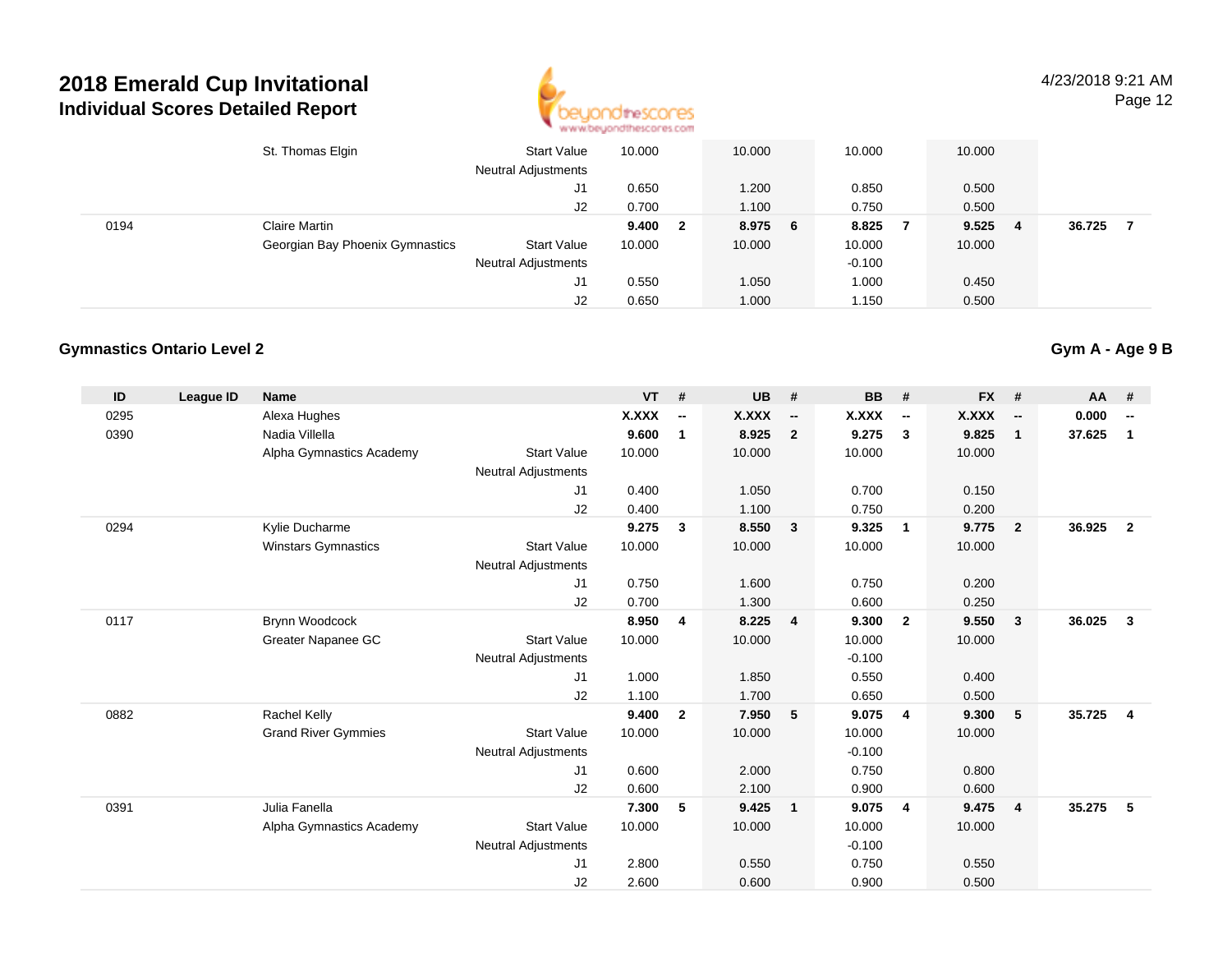

## **Gymnastics Ontario Level 2**

| Elizabeth Recchia<br>0393<br>9.525<br>9.525<br>9.425<br>9.600<br>$\overline{2}$<br>38.075<br>$\mathbf{1}$<br>$\overline{1}$<br>$\mathbf{1}$<br>$\mathbf{1}$<br><b>Start Value</b><br>10.000<br>Alpha Gymnastics Academy<br><b>Neutral Adjustments</b><br>9.525<br>9.600<br>J <sub>1</sub><br>9.600<br>9.450<br>J2<br>9.450<br>9.400<br>Neve Marentette<br>$\mathbf{2}$<br>8.875<br>9.050<br>37.225<br>$\overline{2}$<br>0400<br>9.300<br>$\overline{\mathbf{3}}$<br>$\overline{4}$<br>10.000<br>$\mathbf{1}$<br>Alpha Gymnastics Academy<br><b>Start Value</b><br>10.000<br>10.000<br><b>Neutral Adjustments</b><br>$-0.100$<br>9.050<br>9.300<br>8.750<br>10.000<br>J <sub>1</sub><br>J2<br>9.000<br>9.250<br>10.000<br>Alyson Slater<br>9.150<br>5<br>9.300<br>9.350<br>9.225<br>37.025<br>$\mathbf{3}$<br>0550<br>$\overline{2}$<br>$\overline{\mathbf{2}}$<br>6<br><b>Start Value</b><br>10.000<br>Cambridge Kips<br>$-0.100$<br><b>Neutral Adjustments</b><br>J1<br>9.150<br>9.300<br>9.400<br>9.225<br>9.300<br>J2<br>9.500<br>Alexis Fox<br>9.200<br>$\mathbf{3}$<br>8.725<br>5<br>9.125<br>$\mathbf{3}$<br>9.400<br>36.450<br>$\overline{\mathbf{4}}$<br>0348<br>$\overline{4}$<br><b>Grand River Gymmies</b><br><b>Start Value</b><br>10.000<br><b>Neutral Adjustments</b><br>$-0.100$<br>J <sub>1</sub><br>9.200<br>8.750<br>9.100<br>9.400<br>J2<br>8.700<br>9.350<br>Charlotte Dykstra<br>9.100<br>6<br>8.700<br>8.850<br>5<br>9.250<br>5<br>35.900<br>5<br>0350<br>6<br><b>Start Value</b><br><b>Grand River Gymmies</b><br>10.000<br>10.000<br><b>Neutral Adjustments</b><br>9.100<br>8.600<br>8.850<br>9.250<br>J <sub>1</sub><br>J2<br>8.800<br>8.850<br>Tayte Liviero<br>8.700<br>$\overline{7}$<br>8.800<br>35.775<br>0338<br>$\overline{\mathbf{4}}$<br>8.800<br>6<br>9.475<br>$\mathbf{3}$<br>6<br><b>Start Value</b><br><b>Grand River Gymmies</b><br>10.000<br>$-0.100$<br><b>Neutral Adjustments</b><br>8.700<br>9.000<br>8.700<br>9.475<br>J1<br>J2<br>8.900<br>8.800<br>$\overline{7}$<br>$\overline{7}$<br>0366<br>Charlotte Lawson<br>9.200<br>4<br>6.650<br>$\overline{7}$<br>8.625<br>9.150<br>$\overline{7}$<br>33.625<br><b>Grand River Gymmies</b><br><b>Start Value</b><br>10.000<br><b>Neutral Adjustments</b><br>$-0.100$<br>J1<br>9.200<br>8.750<br>9.150<br>6.600<br>J2<br>6.700<br>8.700 | ID | <b>League ID</b> | <b>Name</b> | <b>VT</b> | # | <b>UB</b> | # | <b>BB</b> | # | <b>FX</b> | # | AA | # |
|--------------------------------------------------------------------------------------------------------------------------------------------------------------------------------------------------------------------------------------------------------------------------------------------------------------------------------------------------------------------------------------------------------------------------------------------------------------------------------------------------------------------------------------------------------------------------------------------------------------------------------------------------------------------------------------------------------------------------------------------------------------------------------------------------------------------------------------------------------------------------------------------------------------------------------------------------------------------------------------------------------------------------------------------------------------------------------------------------------------------------------------------------------------------------------------------------------------------------------------------------------------------------------------------------------------------------------------------------------------------------------------------------------------------------------------------------------------------------------------------------------------------------------------------------------------------------------------------------------------------------------------------------------------------------------------------------------------------------------------------------------------------------------------------------------------------------------------------------------------------------------------------------------------------------------------------------------------------------------------------------------------------------------------------------------------------------------------------------------------------------------------------------------------------------------------------------------------------------------------------------------------------------------------------------------------------------------|----|------------------|-------------|-----------|---|-----------|---|-----------|---|-----------|---|----|---|
|                                                                                                                                                                                                                                                                                                                                                                                                                                                                                                                                                                                                                                                                                                                                                                                                                                                                                                                                                                                                                                                                                                                                                                                                                                                                                                                                                                                                                                                                                                                                                                                                                                                                                                                                                                                                                                                                                                                                                                                                                                                                                                                                                                                                                                                                                                                                |    |                  |             |           |   |           |   |           |   |           |   |    |   |
|                                                                                                                                                                                                                                                                                                                                                                                                                                                                                                                                                                                                                                                                                                                                                                                                                                                                                                                                                                                                                                                                                                                                                                                                                                                                                                                                                                                                                                                                                                                                                                                                                                                                                                                                                                                                                                                                                                                                                                                                                                                                                                                                                                                                                                                                                                                                |    |                  |             |           |   |           |   |           |   |           |   |    |   |
|                                                                                                                                                                                                                                                                                                                                                                                                                                                                                                                                                                                                                                                                                                                                                                                                                                                                                                                                                                                                                                                                                                                                                                                                                                                                                                                                                                                                                                                                                                                                                                                                                                                                                                                                                                                                                                                                                                                                                                                                                                                                                                                                                                                                                                                                                                                                |    |                  |             |           |   |           |   |           |   |           |   |    |   |
|                                                                                                                                                                                                                                                                                                                                                                                                                                                                                                                                                                                                                                                                                                                                                                                                                                                                                                                                                                                                                                                                                                                                                                                                                                                                                                                                                                                                                                                                                                                                                                                                                                                                                                                                                                                                                                                                                                                                                                                                                                                                                                                                                                                                                                                                                                                                |    |                  |             |           |   |           |   |           |   |           |   |    |   |
|                                                                                                                                                                                                                                                                                                                                                                                                                                                                                                                                                                                                                                                                                                                                                                                                                                                                                                                                                                                                                                                                                                                                                                                                                                                                                                                                                                                                                                                                                                                                                                                                                                                                                                                                                                                                                                                                                                                                                                                                                                                                                                                                                                                                                                                                                                                                |    |                  |             |           |   |           |   |           |   |           |   |    |   |
|                                                                                                                                                                                                                                                                                                                                                                                                                                                                                                                                                                                                                                                                                                                                                                                                                                                                                                                                                                                                                                                                                                                                                                                                                                                                                                                                                                                                                                                                                                                                                                                                                                                                                                                                                                                                                                                                                                                                                                                                                                                                                                                                                                                                                                                                                                                                |    |                  |             |           |   |           |   |           |   |           |   |    |   |
|                                                                                                                                                                                                                                                                                                                                                                                                                                                                                                                                                                                                                                                                                                                                                                                                                                                                                                                                                                                                                                                                                                                                                                                                                                                                                                                                                                                                                                                                                                                                                                                                                                                                                                                                                                                                                                                                                                                                                                                                                                                                                                                                                                                                                                                                                                                                |    |                  |             |           |   |           |   |           |   |           |   |    |   |
|                                                                                                                                                                                                                                                                                                                                                                                                                                                                                                                                                                                                                                                                                                                                                                                                                                                                                                                                                                                                                                                                                                                                                                                                                                                                                                                                                                                                                                                                                                                                                                                                                                                                                                                                                                                                                                                                                                                                                                                                                                                                                                                                                                                                                                                                                                                                |    |                  |             |           |   |           |   |           |   |           |   |    |   |
|                                                                                                                                                                                                                                                                                                                                                                                                                                                                                                                                                                                                                                                                                                                                                                                                                                                                                                                                                                                                                                                                                                                                                                                                                                                                                                                                                                                                                                                                                                                                                                                                                                                                                                                                                                                                                                                                                                                                                                                                                                                                                                                                                                                                                                                                                                                                |    |                  |             |           |   |           |   |           |   |           |   |    |   |
|                                                                                                                                                                                                                                                                                                                                                                                                                                                                                                                                                                                                                                                                                                                                                                                                                                                                                                                                                                                                                                                                                                                                                                                                                                                                                                                                                                                                                                                                                                                                                                                                                                                                                                                                                                                                                                                                                                                                                                                                                                                                                                                                                                                                                                                                                                                                |    |                  |             |           |   |           |   |           |   |           |   |    |   |
|                                                                                                                                                                                                                                                                                                                                                                                                                                                                                                                                                                                                                                                                                                                                                                                                                                                                                                                                                                                                                                                                                                                                                                                                                                                                                                                                                                                                                                                                                                                                                                                                                                                                                                                                                                                                                                                                                                                                                                                                                                                                                                                                                                                                                                                                                                                                |    |                  |             |           |   |           |   |           |   |           |   |    |   |
|                                                                                                                                                                                                                                                                                                                                                                                                                                                                                                                                                                                                                                                                                                                                                                                                                                                                                                                                                                                                                                                                                                                                                                                                                                                                                                                                                                                                                                                                                                                                                                                                                                                                                                                                                                                                                                                                                                                                                                                                                                                                                                                                                                                                                                                                                                                                |    |                  |             |           |   |           |   |           |   |           |   |    |   |
|                                                                                                                                                                                                                                                                                                                                                                                                                                                                                                                                                                                                                                                                                                                                                                                                                                                                                                                                                                                                                                                                                                                                                                                                                                                                                                                                                                                                                                                                                                                                                                                                                                                                                                                                                                                                                                                                                                                                                                                                                                                                                                                                                                                                                                                                                                                                |    |                  |             |           |   |           |   |           |   |           |   |    |   |
|                                                                                                                                                                                                                                                                                                                                                                                                                                                                                                                                                                                                                                                                                                                                                                                                                                                                                                                                                                                                                                                                                                                                                                                                                                                                                                                                                                                                                                                                                                                                                                                                                                                                                                                                                                                                                                                                                                                                                                                                                                                                                                                                                                                                                                                                                                                                |    |                  |             |           |   |           |   |           |   |           |   |    |   |
|                                                                                                                                                                                                                                                                                                                                                                                                                                                                                                                                                                                                                                                                                                                                                                                                                                                                                                                                                                                                                                                                                                                                                                                                                                                                                                                                                                                                                                                                                                                                                                                                                                                                                                                                                                                                                                                                                                                                                                                                                                                                                                                                                                                                                                                                                                                                |    |                  |             |           |   |           |   |           |   |           |   |    |   |
|                                                                                                                                                                                                                                                                                                                                                                                                                                                                                                                                                                                                                                                                                                                                                                                                                                                                                                                                                                                                                                                                                                                                                                                                                                                                                                                                                                                                                                                                                                                                                                                                                                                                                                                                                                                                                                                                                                                                                                                                                                                                                                                                                                                                                                                                                                                                |    |                  |             |           |   |           |   |           |   |           |   |    |   |
|                                                                                                                                                                                                                                                                                                                                                                                                                                                                                                                                                                                                                                                                                                                                                                                                                                                                                                                                                                                                                                                                                                                                                                                                                                                                                                                                                                                                                                                                                                                                                                                                                                                                                                                                                                                                                                                                                                                                                                                                                                                                                                                                                                                                                                                                                                                                |    |                  |             |           |   |           |   |           |   |           |   |    |   |
|                                                                                                                                                                                                                                                                                                                                                                                                                                                                                                                                                                                                                                                                                                                                                                                                                                                                                                                                                                                                                                                                                                                                                                                                                                                                                                                                                                                                                                                                                                                                                                                                                                                                                                                                                                                                                                                                                                                                                                                                                                                                                                                                                                                                                                                                                                                                |    |                  |             |           |   |           |   |           |   |           |   |    |   |
|                                                                                                                                                                                                                                                                                                                                                                                                                                                                                                                                                                                                                                                                                                                                                                                                                                                                                                                                                                                                                                                                                                                                                                                                                                                                                                                                                                                                                                                                                                                                                                                                                                                                                                                                                                                                                                                                                                                                                                                                                                                                                                                                                                                                                                                                                                                                |    |                  |             |           |   |           |   |           |   |           |   |    |   |
|                                                                                                                                                                                                                                                                                                                                                                                                                                                                                                                                                                                                                                                                                                                                                                                                                                                                                                                                                                                                                                                                                                                                                                                                                                                                                                                                                                                                                                                                                                                                                                                                                                                                                                                                                                                                                                                                                                                                                                                                                                                                                                                                                                                                                                                                                                                                |    |                  |             |           |   |           |   |           |   |           |   |    |   |
|                                                                                                                                                                                                                                                                                                                                                                                                                                                                                                                                                                                                                                                                                                                                                                                                                                                                                                                                                                                                                                                                                                                                                                                                                                                                                                                                                                                                                                                                                                                                                                                                                                                                                                                                                                                                                                                                                                                                                                                                                                                                                                                                                                                                                                                                                                                                |    |                  |             |           |   |           |   |           |   |           |   |    |   |
|                                                                                                                                                                                                                                                                                                                                                                                                                                                                                                                                                                                                                                                                                                                                                                                                                                                                                                                                                                                                                                                                                                                                                                                                                                                                                                                                                                                                                                                                                                                                                                                                                                                                                                                                                                                                                                                                                                                                                                                                                                                                                                                                                                                                                                                                                                                                |    |                  |             |           |   |           |   |           |   |           |   |    |   |
|                                                                                                                                                                                                                                                                                                                                                                                                                                                                                                                                                                                                                                                                                                                                                                                                                                                                                                                                                                                                                                                                                                                                                                                                                                                                                                                                                                                                                                                                                                                                                                                                                                                                                                                                                                                                                                                                                                                                                                                                                                                                                                                                                                                                                                                                                                                                |    |                  |             |           |   |           |   |           |   |           |   |    |   |
|                                                                                                                                                                                                                                                                                                                                                                                                                                                                                                                                                                                                                                                                                                                                                                                                                                                                                                                                                                                                                                                                                                                                                                                                                                                                                                                                                                                                                                                                                                                                                                                                                                                                                                                                                                                                                                                                                                                                                                                                                                                                                                                                                                                                                                                                                                                                |    |                  |             |           |   |           |   |           |   |           |   |    |   |
|                                                                                                                                                                                                                                                                                                                                                                                                                                                                                                                                                                                                                                                                                                                                                                                                                                                                                                                                                                                                                                                                                                                                                                                                                                                                                                                                                                                                                                                                                                                                                                                                                                                                                                                                                                                                                                                                                                                                                                                                                                                                                                                                                                                                                                                                                                                                |    |                  |             |           |   |           |   |           |   |           |   |    |   |
|                                                                                                                                                                                                                                                                                                                                                                                                                                                                                                                                                                                                                                                                                                                                                                                                                                                                                                                                                                                                                                                                                                                                                                                                                                                                                                                                                                                                                                                                                                                                                                                                                                                                                                                                                                                                                                                                                                                                                                                                                                                                                                                                                                                                                                                                                                                                |    |                  |             |           |   |           |   |           |   |           |   |    |   |
|                                                                                                                                                                                                                                                                                                                                                                                                                                                                                                                                                                                                                                                                                                                                                                                                                                                                                                                                                                                                                                                                                                                                                                                                                                                                                                                                                                                                                                                                                                                                                                                                                                                                                                                                                                                                                                                                                                                                                                                                                                                                                                                                                                                                                                                                                                                                |    |                  |             |           |   |           |   |           |   |           |   |    |   |
|                                                                                                                                                                                                                                                                                                                                                                                                                                                                                                                                                                                                                                                                                                                                                                                                                                                                                                                                                                                                                                                                                                                                                                                                                                                                                                                                                                                                                                                                                                                                                                                                                                                                                                                                                                                                                                                                                                                                                                                                                                                                                                                                                                                                                                                                                                                                |    |                  |             |           |   |           |   |           |   |           |   |    |   |
|                                                                                                                                                                                                                                                                                                                                                                                                                                                                                                                                                                                                                                                                                                                                                                                                                                                                                                                                                                                                                                                                                                                                                                                                                                                                                                                                                                                                                                                                                                                                                                                                                                                                                                                                                                                                                                                                                                                                                                                                                                                                                                                                                                                                                                                                                                                                |    |                  |             |           |   |           |   |           |   |           |   |    |   |
|                                                                                                                                                                                                                                                                                                                                                                                                                                                                                                                                                                                                                                                                                                                                                                                                                                                                                                                                                                                                                                                                                                                                                                                                                                                                                                                                                                                                                                                                                                                                                                                                                                                                                                                                                                                                                                                                                                                                                                                                                                                                                                                                                                                                                                                                                                                                |    |                  |             |           |   |           |   |           |   |           |   |    |   |
|                                                                                                                                                                                                                                                                                                                                                                                                                                                                                                                                                                                                                                                                                                                                                                                                                                                                                                                                                                                                                                                                                                                                                                                                                                                                                                                                                                                                                                                                                                                                                                                                                                                                                                                                                                                                                                                                                                                                                                                                                                                                                                                                                                                                                                                                                                                                |    |                  |             |           |   |           |   |           |   |           |   |    |   |
|                                                                                                                                                                                                                                                                                                                                                                                                                                                                                                                                                                                                                                                                                                                                                                                                                                                                                                                                                                                                                                                                                                                                                                                                                                                                                                                                                                                                                                                                                                                                                                                                                                                                                                                                                                                                                                                                                                                                                                                                                                                                                                                                                                                                                                                                                                                                |    |                  |             |           |   |           |   |           |   |           |   |    |   |
|                                                                                                                                                                                                                                                                                                                                                                                                                                                                                                                                                                                                                                                                                                                                                                                                                                                                                                                                                                                                                                                                                                                                                                                                                                                                                                                                                                                                                                                                                                                                                                                                                                                                                                                                                                                                                                                                                                                                                                                                                                                                                                                                                                                                                                                                                                                                |    |                  |             |           |   |           |   |           |   |           |   |    |   |

## **Gym A - Age 9 C**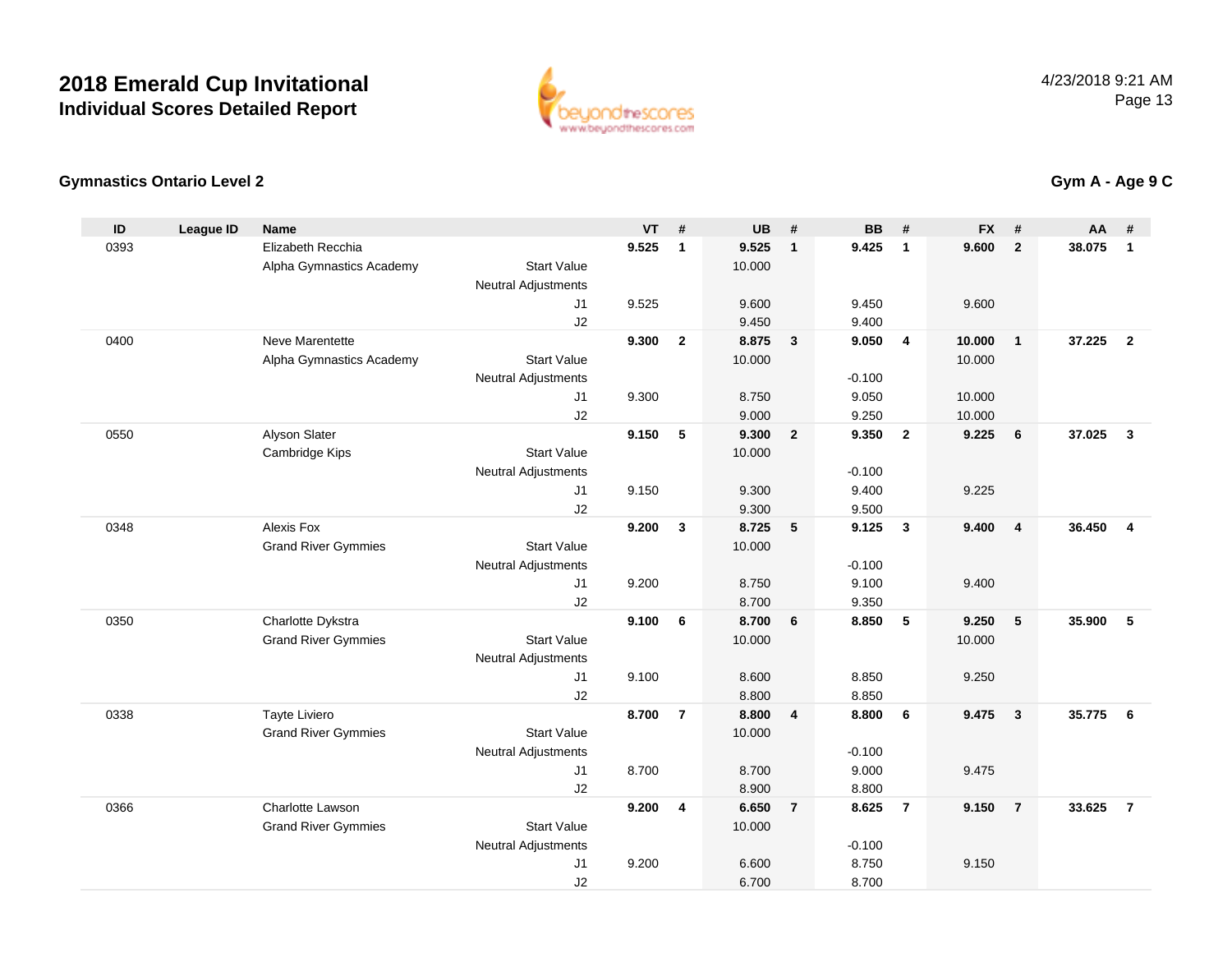

## **Gymnastics Ontario Level 2**

| ID   | League ID | Name                              |                            | VT     | #              | UB     | #              | BB       | #              | FX #   |                | $AA$ # |                         |
|------|-----------|-----------------------------------|----------------------------|--------|----------------|--------|----------------|----------|----------------|--------|----------------|--------|-------------------------|
| 0170 |           | <b>Bronwyn Woit</b>               |                            | 9.700  | $\overline{1}$ | 9.450  | $\mathbf{1}$   | 9.125    | $\overline{2}$ | 9.675  | $\mathbf{1}$   | 37.950 | $\overline{1}$          |
|      |           | <b>Burlington Gymnastics Club</b> | <b>Start Value</b>         | 10.000 |                | 10.000 |                | 10.000   |                | 10.000 |                |        |                         |
|      |           |                                   | <b>Neutral Adjustments</b> |        |                |        |                |          |                |        |                |        |                         |
|      |           |                                   | J <sub>1</sub>             | 0.300  |                | 0.500  |                | 1.000    |                | 0.300  |                |        |                         |
|      |           |                                   | J2                         | 0.300  |                | 0.600  |                | 0.750    |                | 0.350  |                |        |                         |
| 0546 |           | <b>Adele Parker</b>               |                            | 9.625  | $\overline{2}$ | 8.975  | $\mathbf{3}$   | 9.000    | 3              | 9.550  | $\overline{2}$ | 37.150 | $\overline{2}$          |
|      |           | Cambridge Kips                    | <b>Start Value</b>         | 10.000 |                | 10.000 |                | 10.000   |                | 10.000 |                |        |                         |
|      |           |                                   | <b>Neutral Adjustments</b> |        |                |        |                |          |                |        |                |        |                         |
|      |           |                                   | J <sub>1</sub>             | 0.400  |                | 1.050  |                | 1.100    |                | 0.500  |                |        |                         |
|      |           |                                   | J2                         | 0.350  |                | 1.000  |                | 0.900    |                | 0.400  |                |        |                         |
| 0542 |           | Aaliyah Botelho                   |                            | 9.225  | $\overline{4}$ | 9.100  | $\overline{2}$ | 9.300    | 1              | 9.500  | 3              | 37.125 | $\overline{\mathbf{3}}$ |
|      |           | Cambridge Kips                    | <b>Start Value</b>         | 10.000 |                | 10.000 |                | 10.000   |                | 10.000 |                |        |                         |
|      |           |                                   | <b>Neutral Adjustments</b> |        |                |        |                | $-0.100$ |                |        |                |        |                         |
|      |           |                                   | J <sub>1</sub>             | 0.800  |                | 0.950  |                | 0.500    |                | 0.450  |                |        |                         |
|      |           |                                   | J2                         | 0.750  |                | 0.850  |                | 0.700    |                | 0.550  |                |        |                         |
| 0166 |           | Natalie Lake                      |                            | 9.275  | $\mathbf{3}$   | 7.975  | $\overline{4}$ | 8.825    | 4              | 9.450  | 4              | 35.525 | $\overline{4}$          |
|      |           | <b>GW Elites</b>                  | <b>Start Value</b>         | 10.000 |                | 10.000 |                | 10.000   |                | 10.000 |                |        |                         |
|      |           |                                   | <b>Neutral Adjustments</b> |        |                |        |                | $-0.100$ |                |        |                |        |                         |
|      |           |                                   | J <sub>1</sub>             | 0.650  |                | 2.150  |                | 1.050    |                | 0.600  |                |        |                         |
|      |           |                                   | J2                         | 0.800  |                | 1.900  |                | 1.100    |                | 0.500  |                |        |                         |
| 0167 |           | Ella Sweeney                      |                            | 9.150  | 5              | 7.400  | 5              | 7.800    | 5              | 9.200  | 5              | 33.550 | 5                       |
|      |           | <b>GW Elites</b>                  | <b>Start Value</b>         | 10.000 |                | 10.000 |                | 10.000   |                | 10.000 |                |        |                         |
|      |           |                                   | <b>Neutral Adjustments</b> |        |                |        |                | $-0.100$ |                |        |                |        |                         |
|      |           |                                   | J <sub>1</sub>             | 0.800  |                | 2.700  |                | 1.950    |                | 0.900  |                |        |                         |
|      |           |                                   | J2                         | 0.900  |                | 2.500  |                | 2.250    |                | 0.700  |                |        |                         |

## **Gymnastics Ontario Level 2**

**Gym B - Age 9 A**

| ID   | League ID | <b>Name</b>                |                            | <b>VT</b> | -# | UB     | #  | <b>BB</b> | # | <b>FX</b> | $AA$ # |  |
|------|-----------|----------------------------|----------------------------|-----------|----|--------|----|-----------|---|-----------|--------|--|
| 0667 |           | Alexandra Turculet         |                            | 9.475     |    | 9.225  | -5 | 9.600     |   | 9.650     | 37.950 |  |
|      |           | <b>Winstars Gymnastics</b> | <b>Start Value</b>         | 10.000    |    | 10.000 |    | 10.000    |   | 10.000    |        |  |
|      |           |                            | <b>Neutral Adjustments</b> |           |    |        |    |           |   |           |        |  |
|      |           |                            | ال-                        | 0.550     |    | 0.850  |    | 0.350     |   | 0.300     |        |  |
|      |           |                            | J2                         | 0.500     |    | 0.700  |    | 0.450     |   | 0.400     |        |  |

## **Gym A - Age 9 D**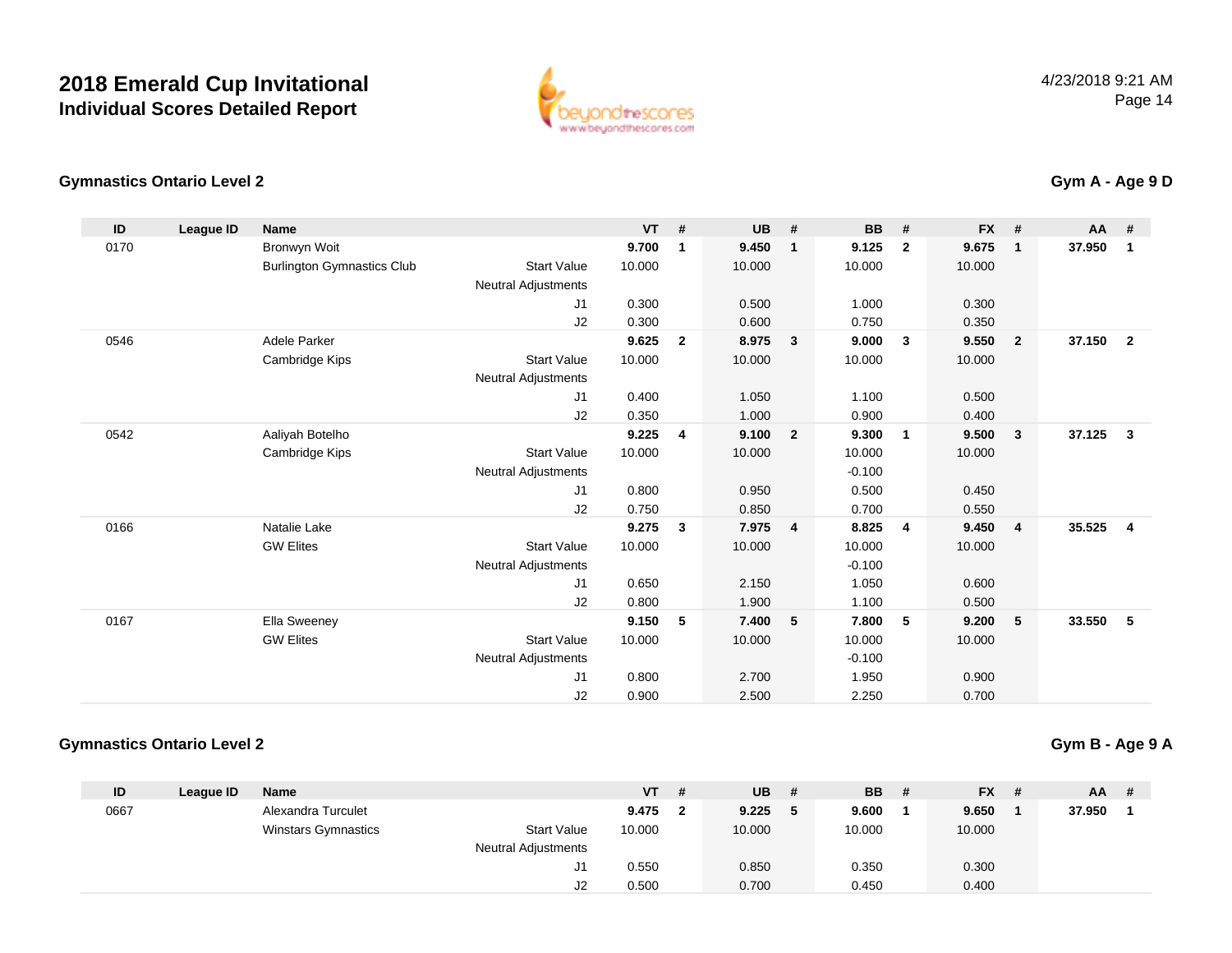

| 0738 | <b>Emily Morris</b>          |                            | 9.325  | 4              | 9.375  | $\overline{\mathbf{3}}$ | 9.375    | $\overline{\mathbf{2}}$ | 9.350  | $\overline{4}$  | 37.425 | $\overline{2}$ |
|------|------------------------------|----------------------------|--------|----------------|--------|-------------------------|----------|-------------------------|--------|-----------------|--------|----------------|
|      | Gemini Gymnastics            | <b>Start Value</b>         | 10.000 |                | 10.000 |                         | 10.000   |                         | 10.000 |                 |        |                |
|      |                              | <b>Neutral Adjustments</b> |        |                |        |                         |          |                         |        |                 |        |                |
|      |                              | J1                         | 0.750  |                | 0.550  |                         | 0.600    |                         | 0.800  |                 |        |                |
|      |                              | J2                         | 0.600  |                | 0.700  |                         | 0.650    |                         | 0.500  |                 |        |                |
| 0659 | <b>KATE LANBERT</b>          |                            | 9.250  | 6              | 9.500  | $\mathbf{1}$            | 9.175    | $\overline{\mathbf{3}}$ | 9.375  | $\mathbf{3}$    | 37.300 | $\mathbf{3}$   |
|      | London Beje Gymnastics       | <b>Start Value</b>         | 10.000 |                | 10.000 |                         | 10.000   |                         | 10.000 |                 |        |                |
|      |                              | Neutral Adjustments        |        |                |        |                         |          |                         |        |                 |        |                |
|      |                              | J1                         | 0.800  |                | 0.500  |                         | 0.800    |                         | 0.700  |                 |        |                |
|      |                              | J2                         | 0.700  |                | 0.500  |                         | 0.850    |                         | 0.550  |                 |        |                |
| 0736 | Autumn Couperthwaite         |                            | 9.150  | $\overline{7}$ | 9.425  | $\overline{\mathbf{2}}$ | 9.150    | 4                       | 9.550  | $\mathbf{2}$    | 37.275 | 4              |
|      | Gemini Gymnastics            | <b>Start Value</b>         | 10.000 |                | 10.000 |                         | 10.000   |                         | 10.000 |                 |        |                |
|      |                              | <b>Neutral Adjustments</b> |        |                |        |                         |          |                         |        |                 |        |                |
|      |                              | J1                         | 0.800  |                | 0.550  |                         | 0.700    |                         | 0.500  |                 |        |                |
|      |                              | J2                         | 0.900  |                | 0.600  |                         | 1.000    |                         | 0.400  |                 |        |                |
| 0710 | Aubree Arnold                |                            | 9.325  | 4              | 9.275  | $\overline{\mathbf{4}}$ | 9.150    | $\overline{\mathbf{4}}$ | 9.100  | 6               | 36.850 | 5              |
|      | Forest City Gym Club         | <b>Start Value</b>         | 10.000 |                | 10.000 |                         | 10.000   |                         | 10.000 |                 |        |                |
|      |                              | <b>Neutral Adjustments</b> |        |                |        |                         |          |                         |        |                 |        |                |
|      |                              | J1                         | 0.650  |                | 0.650  |                         | 0.850    |                         | 1.000  |                 |        |                |
|      |                              | J2                         | 0.700  |                | 0.800  |                         | 0.850    |                         | 0.800  |                 |        |                |
| 0665 | <b>TAMARA CHAVEZ</b>         |                            | 9.400  | $\mathbf{3}$   | 9.000  | 6                       | 8.775    | $\overline{7}$          | 9.000  | $\overline{7}$  | 36.175 | 6              |
|      | London Beje Gymnastics       | <b>Start Value</b>         | 10.000 |                | 10.000 |                         | 10.000   |                         | 10.000 |                 |        |                |
|      |                              | <b>Neutral Adjustments</b> |        |                |        |                         |          |                         |        |                 |        |                |
|      |                              | J1                         | 0.550  |                | 1.000  |                         | 1.350    |                         | 1.100  |                 |        |                |
|      |                              | J2                         | 0.650  |                | 1.000  |                         | 1.100    |                         | 0.900  |                 |        |                |
| 0847 | Kaeleigh Gibson              |                            | 9.500  | $\mathbf{1}$   | 7.675  | $\overline{\mathbf{8}}$ | 9.100    | 6                       | 9.225  | $5\phantom{.0}$ | 35.500 | $\overline{7}$ |
|      | <b>Gold Medal Gymnastics</b> | <b>Start Value</b>         | 10.000 |                | 10.000 |                         | 10.000   |                         | 10.000 |                 |        |                |
|      |                              | <b>Neutral Adjustments</b> |        |                |        |                         | $-0.100$ |                         |        |                 |        |                |
|      |                              | J1                         | 0.450  |                | 2.450  |                         | 0.900    |                         | 0.800  |                 |        |                |
|      |                              | J2                         | 0.550  |                | 2.200  |                         | 0.700    |                         | 0.750  |                 |        |                |
| 0850 | Nova Werpny                  |                            | 8.725  | 8              | 8.975  | $\overline{7}$          | 8.750    | 8                       | 8.900  | 8               | 35.350 | 8              |
|      | <b>Gold Medal Gymnastics</b> | <b>Start Value</b>         | 10.000 |                | 10.000 |                         | 10.000   |                         | 10.000 |                 |        |                |
|      |                              | <b>Neutral Adjustments</b> |        |                |        |                         |          |                         |        |                 |        |                |
|      |                              | J1                         | 1.200  |                | 1.050  |                         | 1.350    |                         | 1.200  |                 |        |                |
|      |                              | J2                         | 1.350  |                | 1.000  |                         | 1.150    |                         | 1.000  |                 |        |                |
|      |                              |                            |        |                |        |                         |          |                         |        |                 |        |                |

**Gymnastics Ontario Level 2**

**Gym B - Age 9 B**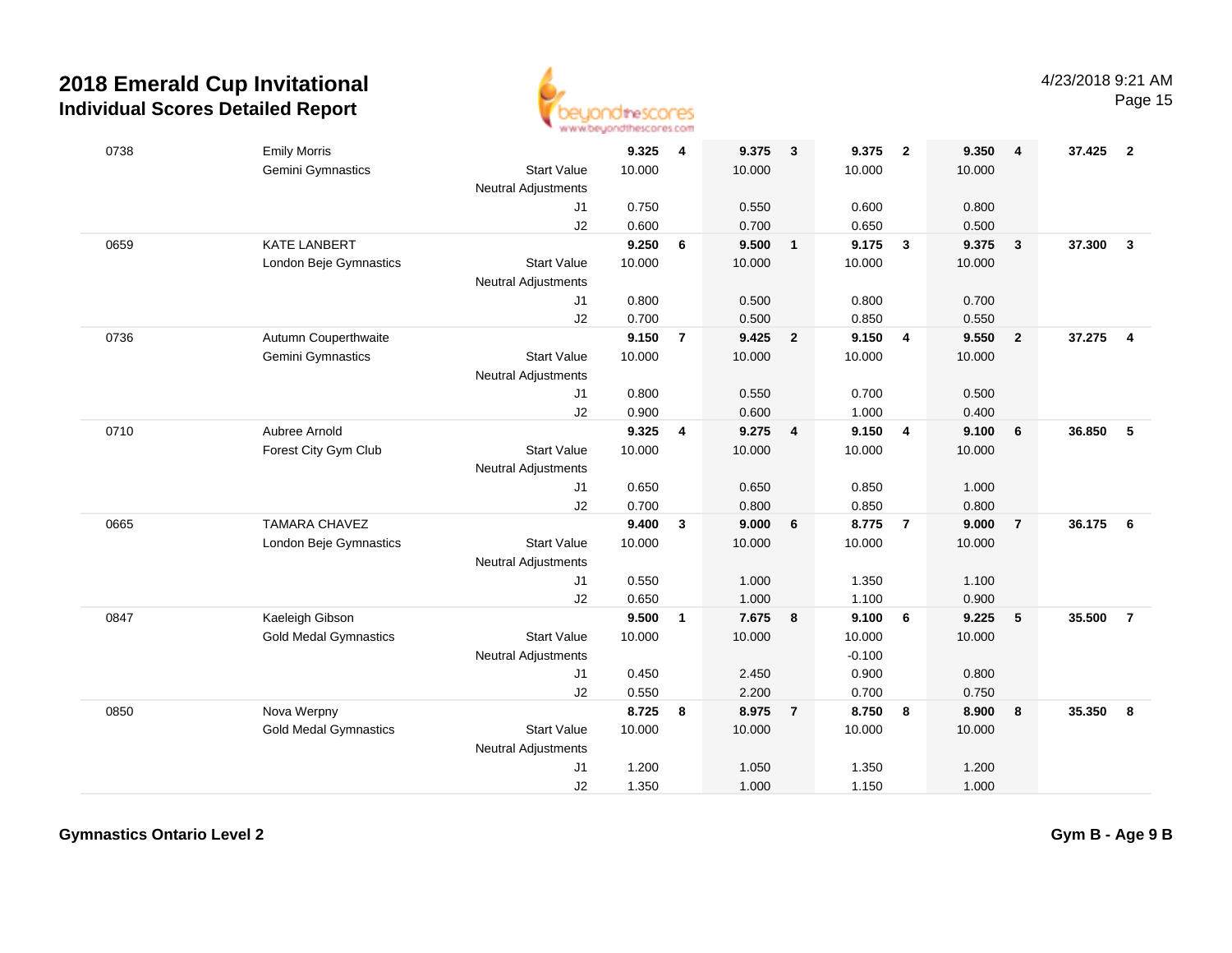

| ID   | <b>League ID</b> | <b>Name</b>                   |                            | $VT$ #         |                | <b>UB</b>      | #                       | <b>BB</b>      | #              | <b>FX</b>      | #                       | AA     | #                   |
|------|------------------|-------------------------------|----------------------------|----------------|----------------|----------------|-------------------------|----------------|----------------|----------------|-------------------------|--------|---------------------|
| 0737 |                  | Shylah Deen                   |                            | 9.200          | 4              | 9.225          | $\mathbf{2}$            | 9.200          | $\overline{2}$ | 9.250          | $\mathbf{3}$            | 36.875 | $\overline{1}$      |
|      |                  | Gemini Gymnastics             | <b>Start Value</b>         | 10.000         |                | 10.000         |                         | 10.000         |                | 10.000         |                         |        |                     |
|      |                  |                               | <b>Neutral Adjustments</b> |                |                |                |                         |                |                |                |                         |        |                     |
|      |                  |                               | J1                         | 0.800          |                | 0.800          |                         | 0.900          |                | 0.900          |                         |        |                     |
|      |                  |                               | J2                         | 0.800          |                | 0.750          |                         | 0.700          |                | 0.600          |                         |        |                     |
| 0820 |                  | Merisa Mann                   |                            | 9.325          | $\mathbf{3}$   | 8.825          | 5                       | 9.275          | $\overline{1}$ | 9.175          | 5                       | 36.600 | $\overline{2}$      |
|      |                  | Halton Hills Gymnastic Centre | <b>Start Value</b>         | 10.000         |                | 10.000         |                         | 10.000         |                | 10.000         |                         |        |                     |
|      |                  |                               | <b>Neutral Adjustments</b> |                |                |                |                         |                |                |                |                         |        |                     |
|      |                  |                               | J1                         | 0.700          |                | 1.250          |                         | 0.800          |                | 0.800          |                         |        |                     |
|      |                  |                               | J2                         | 0.650          |                | 1.100          |                         | 0.650          |                | 0.850          |                         |        |                     |
| 0658 |                  | Ella Stockie                  |                            | 9.375          | $\overline{2}$ | 8.600          | $\overline{7}$          | 9.175          | $\mathbf{3}$   | 9.400          | $\overline{2}$          | 36.550 | $\mathbf{3}$        |
|      |                  | London Beje Gymnastics        | <b>Start Value</b>         | 10.000         |                | 10.000         |                         | 10.000         |                | 10.000         |                         |        |                     |
|      |                  |                               | <b>Neutral Adjustments</b> |                |                |                |                         |                |                |                |                         |        |                     |
|      |                  |                               | J1                         | 0.600          |                | 1.500          |                         | 0.750          |                | 0.500          |                         |        |                     |
|      |                  |                               | J2                         | 0.650          |                | 1.300          |                         | 0.900          |                | 0.700          |                         |        |                     |
| 0743 |                  | Emma Lauzon                   |                            | 9.125          | $\overline{7}$ | 9.400          | $\mathbf{1}$            | 8.525          | 6              | 9.475          | $\overline{\mathbf{1}}$ | 36.525 | $\overline{\bf{4}}$ |
|      |                  | Gemini Gymnastics             | <b>Start Value</b>         | 10.000         |                | 10.000         |                         | 10.000         |                | 10.000         |                         |        |                     |
|      |                  |                               | <b>Neutral Adjustments</b> |                |                |                |                         |                |                |                |                         |        |                     |
|      |                  |                               | J1                         | 0.800          |                | 0.650          |                         | 1.500          |                | 0.600          |                         |        |                     |
|      |                  |                               | J2                         | 0.950          |                | 0.550          |                         | 1.450          |                | 0.450          |                         |        |                     |
| 0848 |                  | Zoe Thompson                  |                            | 9.150          | 6              | 9.200          | 3                       | 9.100          | 4              | 8.900          | 6                       | 36.350 | -5                  |
|      |                  | <b>Gold Medal Gymnastics</b>  | <b>Start Value</b>         | 10.000         |                | 10.000         |                         | 10.000         |                | 10.000         |                         |        |                     |
|      |                  |                               | Neutral Adjustments        |                |                |                |                         | $-0.100$       |                |                |                         |        |                     |
|      |                  |                               | J1                         | 0.800          |                | 0.800          |                         | 0.750          |                | 1.200          |                         |        |                     |
| 0834 |                  | Mya Garant                    | J2                         | 0.900<br>9.550 | $\mathbf{1}$   | 0.800<br>8.375 | 8                       | 0.850<br>8.450 | $\overline{7}$ | 1.000<br>9.200 | $\overline{4}$          | 35.575 | - 6                 |
|      |                  | <b>Winstars Gymnastics</b>    | <b>Start Value</b>         | 10.000         |                | 10.000         |                         | 10.000         |                | 10.000         |                         |        |                     |
|      |                  |                               | Neutral Adjustments        |                |                |                |                         | $-0.300$       |                |                |                         |        |                     |
|      |                  |                               | J1                         | 0.450          |                | 1.550          |                         | 1.200          |                | 0.700          |                         |        |                     |
|      |                  |                               | J2                         | 0.450          |                | 1.700          |                         | 1.300          |                | 0.900          |                         |        |                     |
| 0831 |                  | Dajana Brabant                |                            | 8.950          | 8              | 8.725          | 6                       | 8.825          | 5              | 8.600          | $\overline{7}$          | 35.100 | $\overline{7}$      |
|      |                  | <b>Winstars Gymnastics</b>    | <b>Start Value</b>         | 10.000         |                | 10.000         |                         | 10.000         |                | 10.000         |                         |        |                     |
|      |                  |                               | <b>Neutral Adjustments</b> |                |                |                |                         |                |                |                |                         |        |                     |
|      |                  |                               | J1                         | 1.100          |                | 1.350          |                         | 1.100          |                | 1.600          |                         |        |                     |
|      |                  |                               | J2                         | 1.000          |                | 1.200          |                         | 1.250          |                | 1.200          |                         |        |                     |
| 0664 |                  | <b>GRACE PAPP</b>             |                            | 9.175          | 5              | 8.850          | $\overline{\mathbf{4}}$ | 8.450          | 8              | 8.500          | 8                       | 34.975 | -8                  |
|      |                  | London Beje Gymnastics        | <b>Start Value</b>         | 10.000         |                | 10.000         |                         | 10.000         |                | 10.000         |                         |        |                     |
|      |                  |                               | <b>Neutral Adjustments</b> |                |                |                |                         |                |                |                |                         |        |                     |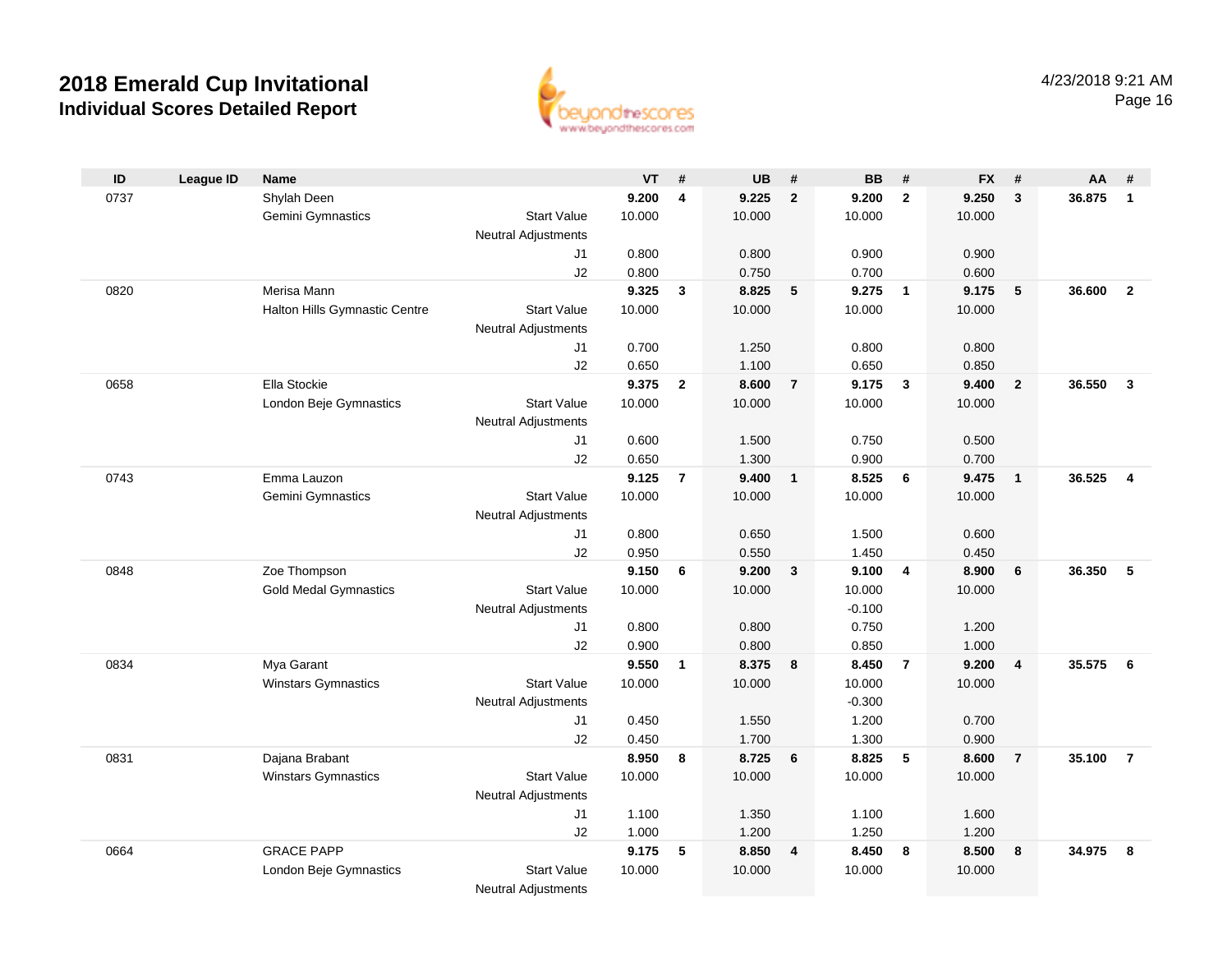

**Gym B - Age 9 C**

Page 17

| 0.750 | 1.200 | 1.500 | 1.400 |
|-------|-------|-------|-------|
| 0.900 | 1.100 | 1.600 | 1.600 |

## **Gymnastics Ontario Level 2**

| ID   | <b>League ID</b> | <b>Name</b>                   |                            | <b>VT</b> | #              | <b>UB</b> | #                       | <b>BB</b> | #                       | <b>FX</b> | #               | AA     | #              |
|------|------------------|-------------------------------|----------------------------|-----------|----------------|-----------|-------------------------|-----------|-------------------------|-----------|-----------------|--------|----------------|
| 0682 |                  | MICHEL GREBENNIKOVA           |                            | 9.475     | $\overline{1}$ | 9.300     | $\overline{\mathbf{1}}$ | 9.250     | $\overline{1}$          | 9.400     | $\overline{2}$  | 37.425 | $\mathbf{1}$   |
|      |                  | London Beje Gymnastics        | <b>Start Value</b>         | 10.000    |                | 10.000    |                         | 10.000    |                         | 10.000    |                 |        |                |
|      |                  |                               | <b>Neutral Adjustments</b> |           |                |           |                         |           |                         |           |                 |        |                |
|      |                  |                               | J <sub>1</sub>             | 0.500     |                | 0.700     |                         | 0.700     |                         | 0.700     |                 |        |                |
|      |                  |                               | J2                         | 0.550     |                | 0.700     |                         | 0.800     |                         | 0.500     |                 |        |                |
| 0663 |                  | <b>EVELYN BOUGHNER</b>        |                            | 9.450     | $\mathbf{2}$   | 9.200     | $\overline{\mathbf{2}}$ | 9.075     | $\mathbf{3}$            | 9.075     | $5\phantom{.0}$ | 36.800 | $\overline{2}$ |
|      |                  | London Beje Gymnastics        | <b>Start Value</b>         | 10.000    |                | 10.000    |                         | 10.000    |                         | 10.000    |                 |        |                |
|      |                  |                               | <b>Neutral Adjustments</b> |           |                |           |                         |           |                         |           |                 |        |                |
|      |                  |                               | J1                         | 0.600     |                | 0.850     |                         | 0.800     |                         | 0.850     |                 |        |                |
|      |                  |                               | J2                         | 0.500     |                | 0.750     |                         | 1.050     |                         | 1.000     |                 |        |                |
| 0312 |                  | Dalyn Young                   |                            | 9.350     | $\mathbf{3}$   | 9.050     | $\overline{\mathbf{3}}$ | 9.125     | $\overline{\mathbf{2}}$ | 9.200     | $\overline{4}$  | 36.725 | $\mathbf{3}$   |
|      |                  | <b>Kincardine Klassics</b>    | <b>Start Value</b>         | 10.000    |                | 10.000    |                         | 10.000    |                         | 10.000    |                 |        |                |
|      |                  |                               | <b>Neutral Adjustments</b> |           |                |           |                         | $-0.100$  |                         |           |                 |        |                |
|      |                  |                               | J <sub>1</sub>             | 0.700     |                | 0.900     |                         | 0.700     |                         | 0.850     |                 |        |                |
|      |                  |                               | J2                         | 0.600     |                | 1.000     |                         | 0.850     |                         | 0.750     |                 |        |                |
| 0660 |                  | Ella Otterben                 |                            | 9.300     | $\overline{4}$ | 9.000     | $\overline{4}$          | 8.825     | 5                       | 9.250     | $\mathbf{3}$    | 36.375 | $\overline{4}$ |
|      |                  | London Beje Gymnastics        | <b>Start Value</b>         | 10.000    |                | 10.000    |                         | 10.000    |                         | 10.000    |                 |        |                |
|      |                  |                               | <b>Neutral Adjustments</b> |           |                |           |                         |           |                         |           |                 |        |                |
|      |                  |                               | J <sub>1</sub>             | 0.600     |                | 1.100     |                         | 1.150     |                         | 0.600     |                 |        |                |
|      |                  |                               | J2                         | 0.800     |                | 0.900     |                         | 1.200     |                         | 0.900     |                 |        |                |
| 0697 |                  | Selina Gravel                 |                            | 9.225     | 5              | 8.250     | $\overline{7}$          | 8.850     | $\overline{4}$          | 9.575     | $\overline{1}$  | 35.900 | 5              |
|      |                  | Sudbury Salto Gymnastics Club | <b>Start Value</b>         | 10.000    |                | 10.000    |                         | 10.000    |                         | 10.000    |                 |        |                |
|      |                  |                               | <b>Neutral Adjustments</b> |           |                |           |                         | $-0.100$  |                         |           |                 |        |                |
|      |                  |                               | J <sub>1</sub>             | 0.800     |                | 1.900     |                         | 1.050     |                         | 0.550     |                 |        |                |
|      |                  |                               | J2                         | 0.750     |                | 1.600     |                         | 1.050     |                         | 0.300     |                 |        |                |
| 0833 |                  | Nora Herbertson               |                            | 9.175     | 6              | 8.875     | 5                       | 8.775     | 6                       | 8.850     | 6               | 35.675 | 6              |
|      |                  | <b>Winstars Gymnastics</b>    | <b>Start Value</b>         | 10.000    |                | 10.000    |                         | 10.000    |                         | 10.000    |                 |        |                |
|      |                  |                               | <b>Neutral Adjustments</b> |           |                |           |                         |           |                         |           |                 |        |                |
|      |                  |                               | J <sub>1</sub>             | 0.800     |                | 1.150     |                         | 1.300     |                         | 1.250     |                 |        |                |
|      |                  |                               | J <sub>2</sub>             | 0.850     |                | 1.100     |                         | 1.150     |                         | 1.050     |                 |        |                |
| 0835 |                  | Mira Kubinec                  |                            | 9.000     | $\overline{7}$ | 8.500     | 6                       | 8.700     | $\overline{7}$          | 8.825     | $\overline{7}$  | 35.025 | $\overline{7}$ |
|      |                  | <b>Winstars Gymnastics</b>    | <b>Start Value</b>         | 10.000    |                | 10.000    |                         | 10.000    |                         | 10.000    |                 |        |                |
|      |                  |                               | <b>Neutral Adjustments</b> |           |                |           |                         |           |                         |           |                 |        |                |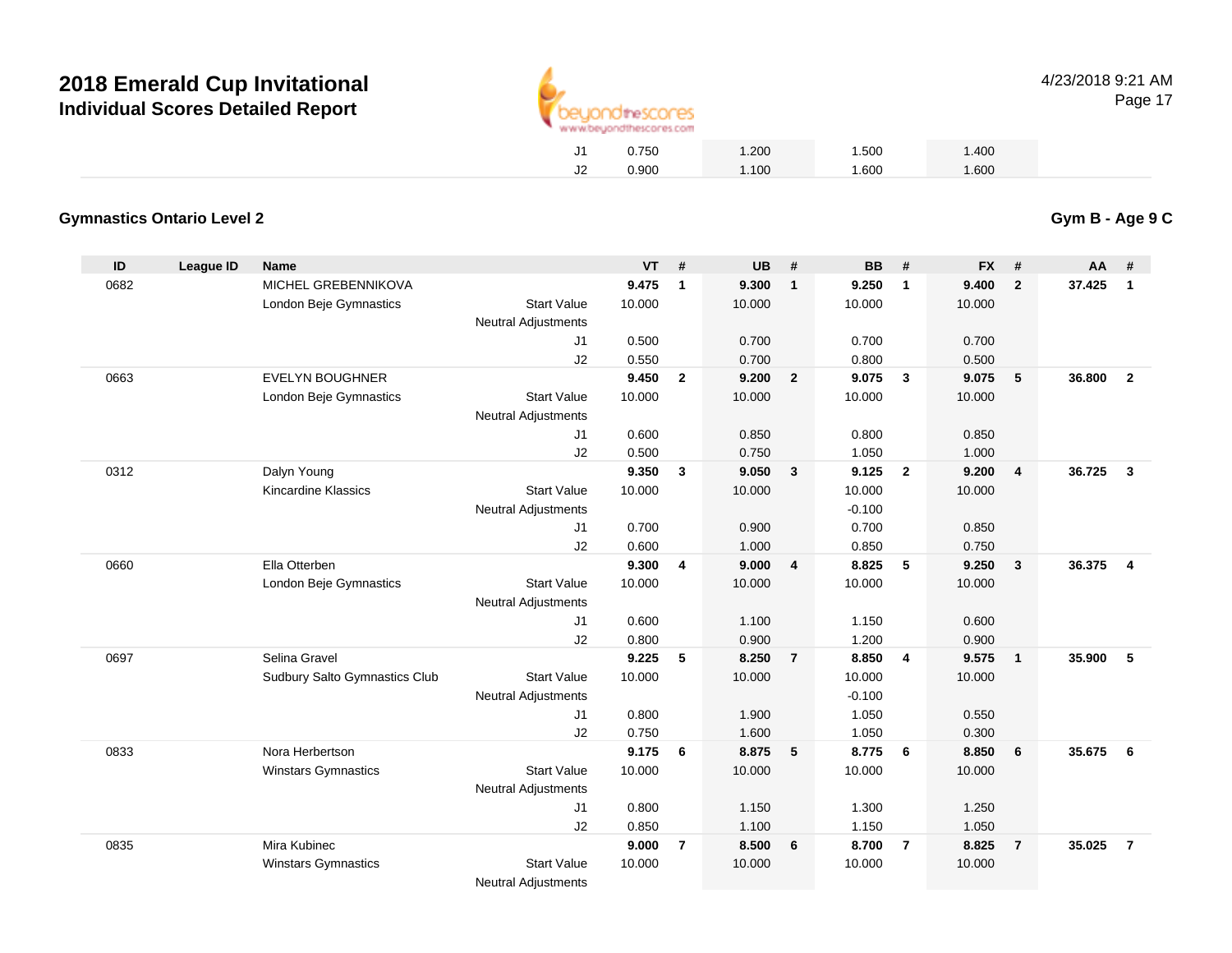

| J1 | 1.000 | 1.500 | 1.400 | 1.300 |
|----|-------|-------|-------|-------|
| J2 | 1.000 | 1.500 | 1.200 | 1.050 |

## **Gymnastics Ontario Level 2**

| ID   | <b>League ID</b> | <b>Name</b>                  |                            | <b>VT</b> | #              | <b>UB</b> | #                       | <b>BB</b> | #                       | <b>FX</b> | #              | AA     | #              |
|------|------------------|------------------------------|----------------------------|-----------|----------------|-----------|-------------------------|-----------|-------------------------|-----------|----------------|--------|----------------|
| 0269 |                  | <b>Sydney Coulbeck</b>       |                            | 9.300     | $\mathbf{1}$   | 9.750     | $\overline{1}$          | 9.625     | $\overline{\mathbf{1}}$ | 9.625     | $\mathbf{1}$   | 38,300 | $\mathbf{1}$   |
|      |                  | Winstars Gymnastics          | <b>Start Value</b>         | 10.000    |                | 10.000    |                         | 10.000    |                         | 10.000    |                |        |                |
|      |                  |                              | <b>Neutral Adjustments</b> |           |                |           |                         |           |                         |           |                |        |                |
|      |                  |                              | J1                         | 0.600     |                | 0.300     |                         | 0.300     |                         | 0.450     |                |        |                |
|      |                  |                              | J2                         | 0.800     |                | 0.200     |                         | 0.450     |                         | 0.300     |                |        |                |
| 0853 |                  | Jada Gillespie               |                            | 9.250     | $\overline{2}$ | 9.625     | $\overline{2}$          | 9.500     | $\overline{2}$          | 9.500     | $\overline{2}$ | 37,875 | $\overline{2}$ |
|      |                  | <b>Gold Medal Gymnastics</b> | <b>Start Value</b>         | 10.000    |                | 10.000    |                         | 10.000    |                         | 10.000    |                |        |                |
|      |                  |                              | <b>Neutral Adjustments</b> |           |                |           |                         | $-0.100$  |                         |           |                |        |                |
|      |                  |                              | J1                         | 0.700     |                | 0.400     |                         | 0.400     |                         | 0.450     |                |        |                |
|      |                  |                              | J2                         | 0.800     |                | 0.350     |                         | 0.400     |                         | 0.550     |                |        |                |
| 0666 |                  | <b>MAIES TANTOUSH</b>        |                            | 9.050     | 3              | 9.475     | $\overline{\mathbf{3}}$ | 9.375     | $\overline{4}$          | 9.400     | 5              | 37,300 | $\mathbf{3}$   |
|      |                  | London Beje Gymnastics       | <b>Start Value</b>         | 10.000    |                | 10.000    |                         | 10.000    |                         | 10.000    |                |        |                |
|      |                  |                              | <b>Neutral Adjustments</b> |           |                |           |                         |           |                         |           |                |        |                |
|      |                  |                              | J1                         | 1.000     |                | 0.450     |                         | 0.700     |                         | 0.550     |                |        |                |
|      |                  |                              | J2                         | 0.900     |                | 0.600     |                         | 0.550     |                         | 0.650     |                |        |                |
| 0404 |                  | Kenzie Lange                 |                            | 8.950     | 4              | 9.350     | $\overline{\mathbf{4}}$ | 9.175     | 5                       | 9.475     | $\mathbf{3}$   | 36.950 | $\overline{4}$ |
|      |                  | Alpha Gymnastics Academy     | <b>Start Value</b>         | 10.000    |                | 10.000    |                         | 10.000    |                         | 10.000    |                |        |                |
|      |                  |                              | <b>Neutral Adjustments</b> |           |                |           |                         | $-0.100$  |                         |           |                |        |                |
|      |                  |                              | J1                         | 1.100     |                | 0.650     |                         | 0.700     |                         | 0.500     |                |        |                |
|      |                  |                              | J2                         | 1.000     |                | 0.650     |                         | 0.750     |                         | 0.550     |                |        |                |
| 0852 |                  | Sophie LeRiche               |                            | 8.850     | 6              | 9.325     | $-5$                    | 9.375     | $\mathbf{3}$            | 9.375     | 6              | 36.925 | 5              |
|      |                  | <b>Gold Medal Gymnastics</b> | <b>Start Value</b>         | 10.000    |                | 10.000    |                         | 10.000    |                         | 10.000    |                |        |                |
|      |                  |                              | <b>Neutral Adjustments</b> |           |                |           |                         | $-0.100$  |                         |           |                |        |                |
|      |                  |                              | J1                         | 1.200     |                | 0.600     |                         | 0.600     |                         | 0.650     |                |        |                |
|      |                  |                              | J2                         | 1.100     |                | 0.750     |                         | 0.450     |                         | 0.600     |                |        |                |
| 0884 |                  | Aliyah Manning               |                            | 8.700     | $\overline{7}$ | 9.100     | 6                       | 8.900     | $\overline{7}$          | 9.450     | $\overline{4}$ | 36.150 | 6              |
|      |                  | <b>Gold Medal Gymnastics</b> | <b>Start Value</b>         | 10.000    |                | 10.000    |                         | 10.000    |                         | 10.000    |                |        |                |
|      |                  |                              | <b>Neutral Adjustments</b> |           |                |           |                         | $-0.100$  |                         |           |                |        |                |
|      |                  |                              | J <sub>1</sub>             | 1.400     |                | 0.900     |                         | 0.800     |                         | 0.550     |                |        |                |
|      |                  |                              | J2                         | 1.200     |                | 0.900     |                         | 1.200     |                         | 0.550     |                |        |                |
| 0828 |                  | Kun Lin Li                   |                            | 8.950     | 4              | 8.800     | $\overline{7}$          | 9.175     | - 6                     | 9.050     | $\overline{7}$ | 35.975 | $\overline{7}$ |
|      |                  | <b>Winstars Gymnastics</b>   | <b>Start Value</b>         | 10.000    |                | 10.000    |                         | 10.000    |                         | 10.000    |                |        |                |
|      |                  |                              | <b>Neutral Adjustments</b> |           |                |           |                         |           |                         |           |                |        |                |

**Age 11E**